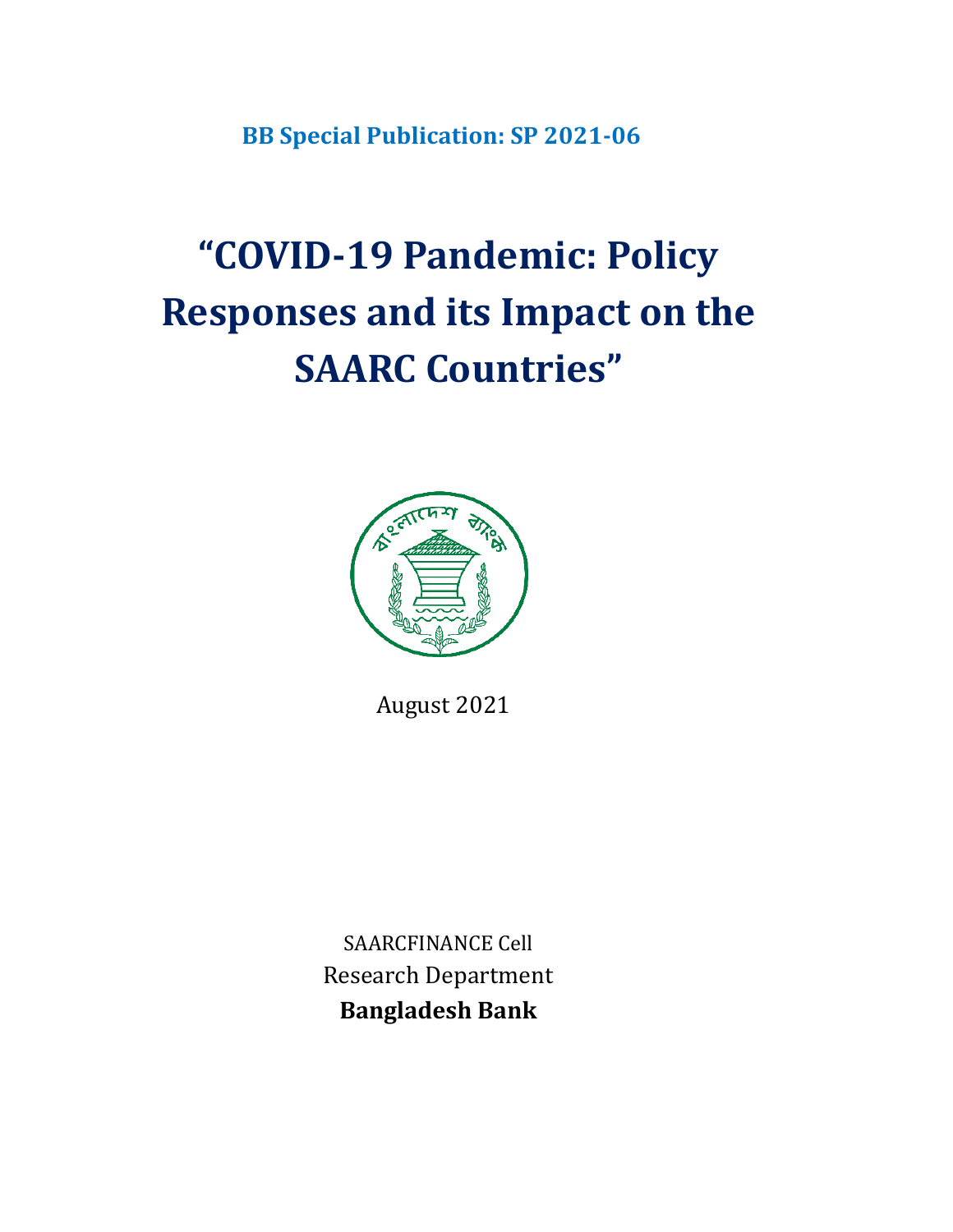| <b>List of Contributors:</b>                                                                                               |
|----------------------------------------------------------------------------------------------------------------------------|
| 1. Dr. Sayera Younus<br><b>General Manager</b><br><b>Research Department</b><br><b>Bangladesh Bank</b>                     |
| 2. Mr. Md. Abdul Karim<br>Deputy General Manager<br><b>SAARCFINANCE Cell</b><br>Research Department, Bangladesh Bank       |
| 3. Mr. Tarek Aziz<br><b>Joint Director</b><br><b>Research Department</b><br><b>Bangladesh Bank</b>                         |
| 4. Ms. Saila Sarmin Rapti<br>Deputy Director<br><b>SAARCFINANCE Cell</b><br>Research Department, Bangladesh Bank           |
| 5. Ms. Rifat Ara Bindu<br><b>Assistant Director</b><br><b>SAARCFINANCE Cell</b><br>Research Department, Bangladesh Bank    |
| 6. Mr. Md. Sajjad Hossain<br><b>Assistant Director</b><br><b>SAARCFINANCE Cell</b><br>Research Department, Bangladesh Bank |

The part of the paper presented in SAARCFINANCE Database Webinar, June 22, 2021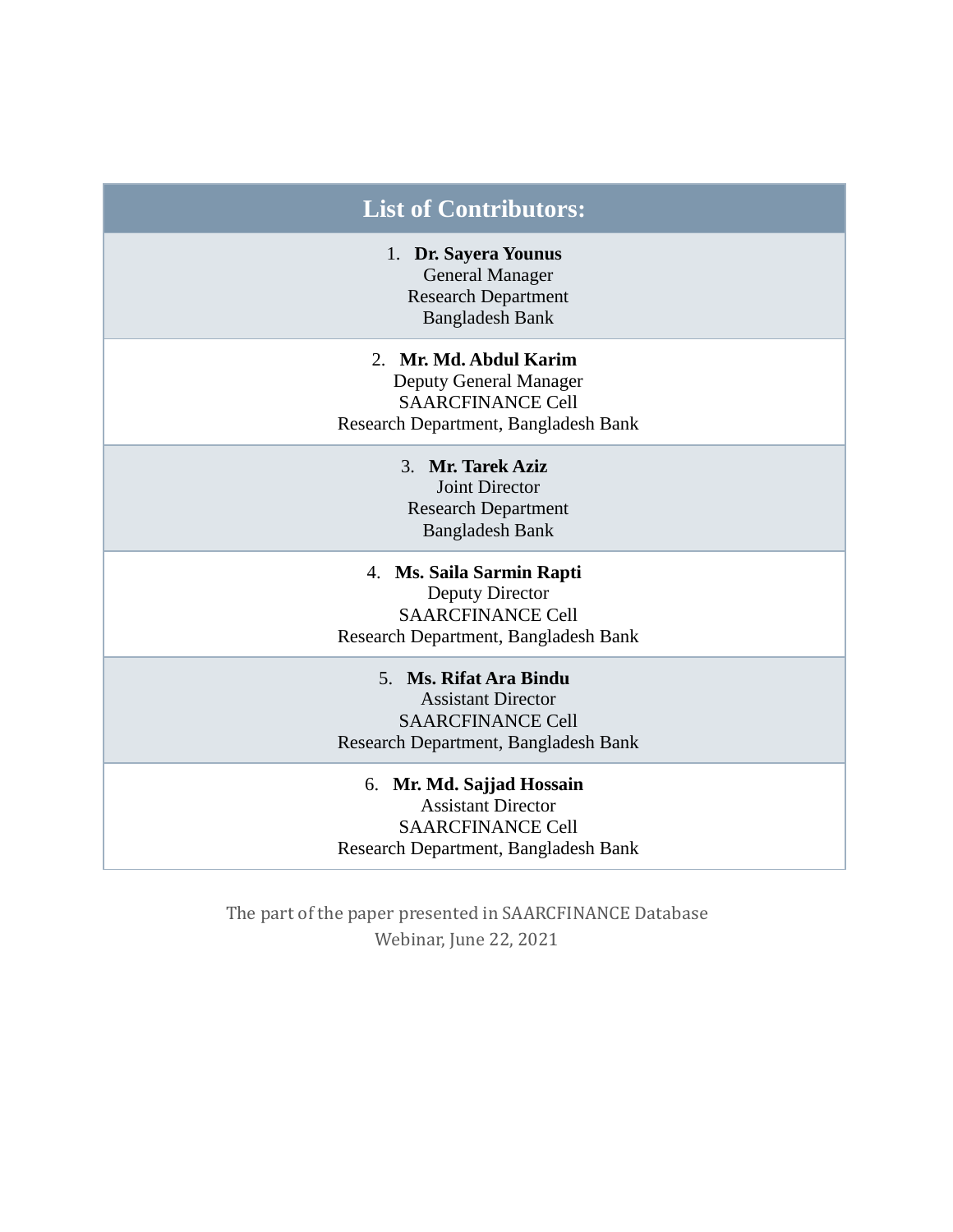# **Table of Contents:**

| 2.7. Pakistan 26 |  |
|------------------|--|
|                  |  |
| 3. Conclusion 22 |  |
|                  |  |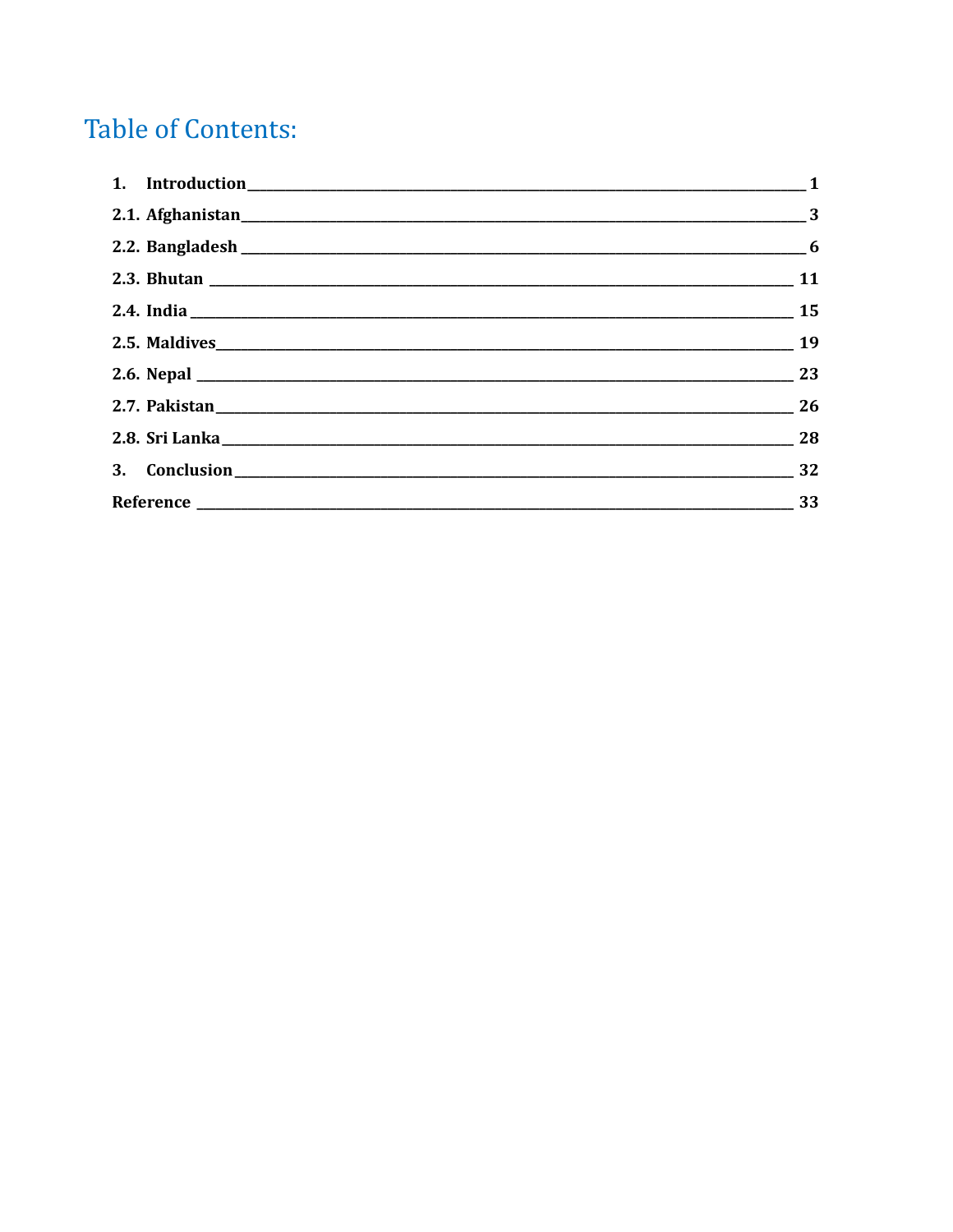### **"COVID-19 Pandemic: Policy Responses and its Impact on the SAARC Countries"**

# <span id="page-3-0"></span>1. Introduction

COVID-19 has posed unique challenges to the South Asian economies due to the region's infrastructures, socio-economic conditions, social protection systems and health facilities. Although South Asian countries have been relatively successful in containing the spread of the virus and saving people's lives in the early months of the pandemic, however high economic cost due to extended lockdowns is irrefutable. All the South Asian governments have taken steps to expand the health care infrastructure to address the challenge of the COVID-19 pandemic to save lives, curtained movements under lockdowns. They have issued guidelines and protocols to contain its spread.

The authorities of Afghanistan spent about 2.2 percent of GDP to fight in 2020, including a health package of around Af 10.9 billion of which Af 2.6 billion of building hospitals and provincial clinics; the social package of around Af 14.7 billion, of which Af 2 billion on the bread distribution program and Af 12.7 billion on the World Bank supported social distribution program, transfers to provinces to finance COVID-19 response of about Af 1.3 billion; support to agriculture and short-term jobs of about Af 5.2 billion and Af 1.0 billion respectively.

Bangladesh Bank (BB) and other financial sector regulators have made coordinated efforts with the Government on various fronts by combining fiscal and monetary stimulus, regulatory and supervisory measures and economic policy innovations to overcome the adverse impacts of the pandemic on our economy. With the collaboration of the Bangladesh Bank, the Government of Bangladesh has announced a series of stimulus packages and refinance schemes equivalent to BDT 1284.4 billion, which is 4.59 percent of GDP, to recover from the COVID-19 related economic losses.

The Government of Bhutan and the Royal Monetary Authority have come together to put in place several fiscal and monetary measures in light of the COVID-19 pandemic by ensuring adequate relief measures and safeguarding the people's livelihood.

The Government of India and Reserve Bank of India recognized the disruptive nature of the pandemic and announced a range of policy measures to support the economy, such as monetary policy, liquidity, business continuity, regulatory for balance and fiscal stimulus measures, with emphasis on social security in the form of cash transfers, provision for additional employment under various schemes and other supportive initiatives for NBFCs, MSMEs, business enterprises, individual loans, among others. The fiscal and monetary measures announced, taken together, cumulated to 15.7 percent of  $GDP<sup>1</sup>$ , including liquidity and other actions taken by RBI.

The Government of Maldives has taken measured steps to mitigate the socioeconomic impact of COVID-19 by supporting households and businesses while protecting the health of individuals during the COVID-19 pandemic. To address the economic consequences of mitigating the virus, the Government has formulated an Economic Relief Package for different stakeholders of the

 $\overline{a}$ 

<sup>1</sup> <https://www.rbi.org.in/Scripts/AnnualReportPublications.aspx?Id=1314>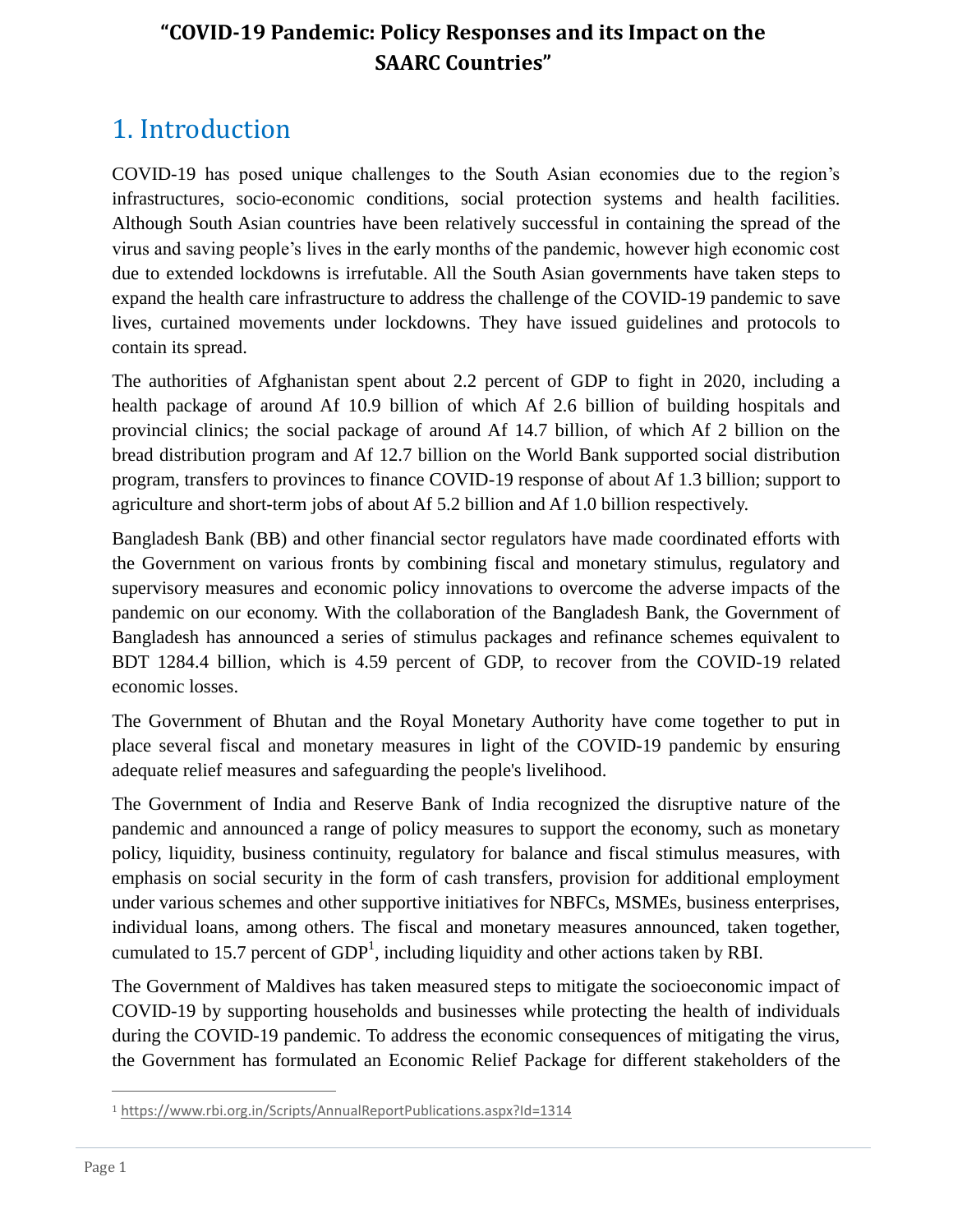economy. USD 28.9 million, rapid credit response loan by IMF in April 2020, USD 50 million, combined grant and loan by ADB in July 2020, USD 250 million domestic treasury bond by State Bank of India USD 47.5 million by Japan International Corporation Agency, USD 20 million by OPEC fund for international development and USD 10 million by World Bank were announced.

The government of Nepal and the Nepal Rastra Bank have taken a number of effective policy measures to curb the COVID-19 pandemic. The government of Nepal had initially announced a stimulus package exceeding Rs 210 billion in the budget for fiscal 2020-21 to help businesses cope with unfavorable circumstances created by the COVID-19 pandemic and boost the economy. The government has earmarked Rs 100 billion in the budget for refinancing facilities at a five percent interest rate to industries/businesses affected by the coronavirus.

A relief package worth Pakistani Rupee (PKR) 1.2 trillion (2.9 percent of GDP) was announced by the Government of Pakistan on March 24, 2020. Key measures include: (i) elimination of import duties on emergency health equipment (extended until December 2020); (ii) cash transfers to 6.2 million daily wage workers (PKR 75 billion); (iii) cash transfers to more than 12 million low-income families (PKR 150 billion); (iv) accelerated tax refunds to exporters (PKR 100 billion); and (v) support to SMEs and the agriculture sector (PKR 100 billion) in the form of power bill deferment, bank lending, as well as subsidies and tax incentives.

Sri Lankan Government took several fiscal measures such as COVID-19 Healthcare and Social Security Fund, granting tax exemptions on importation and supply of pharmaceutical machinery, medical instruments and drugs required for the provision of the COVID-19 pandemic, Cash allowance for low-income families, relief measures for SMEs. The Central Bank of Sri Lanka deployed monetary and financial policy measures in response to COVID-19, such as, to reduce the interest rates, improving the market liquidity, providing required financial support to the Government through the purchase of Treasury bills, implementing a debt moratorium to COVID-19 affected businesses and individuals, etc.

The highlights of the country experiences of the SAARC countries during the COVID-19 pandemic and the impact of its policies are described in the following order: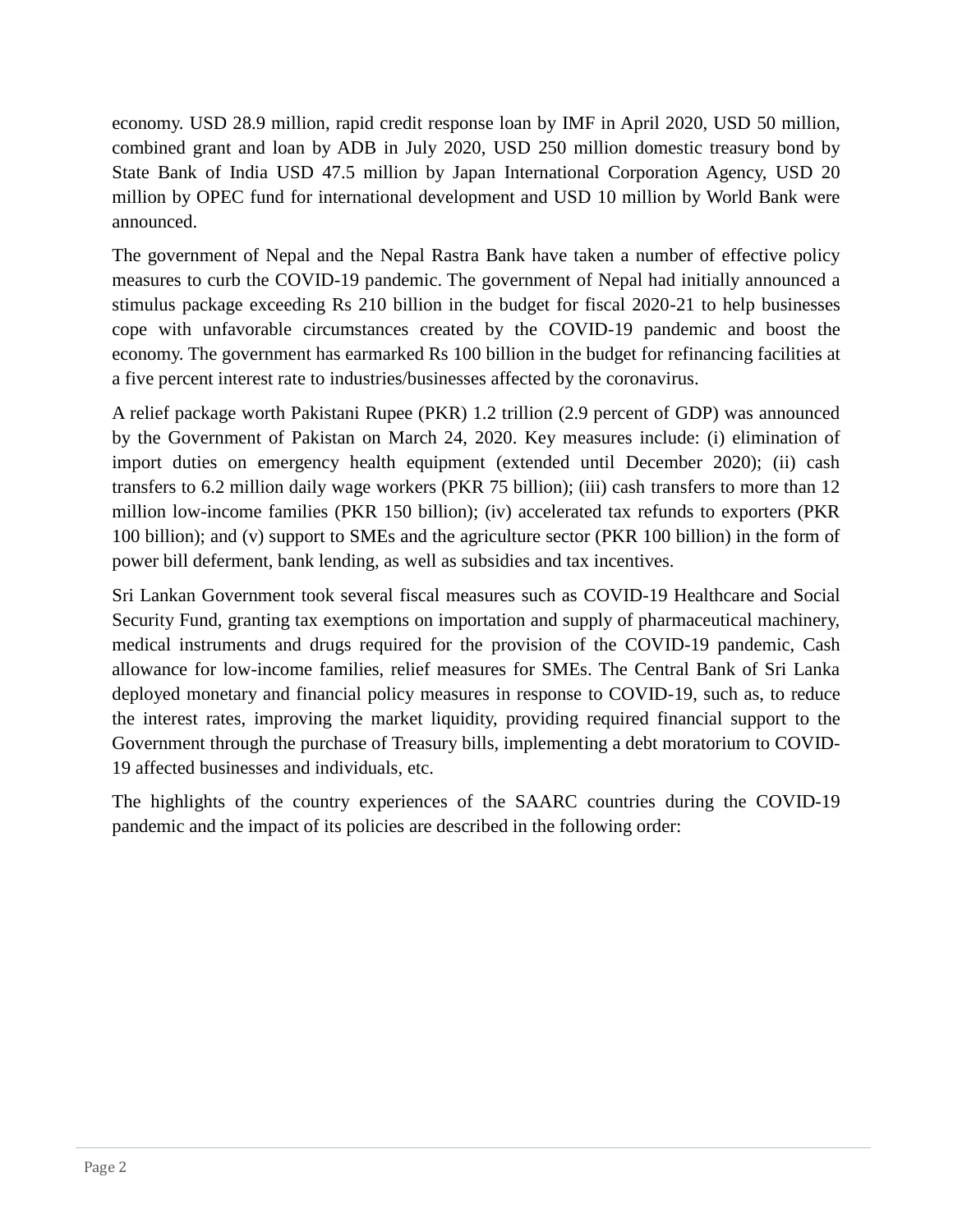### <span id="page-5-0"></span>2.1. Afghanistan

Afghanistan reported its first [COVID-19](https://www.arcgis.com/apps/opsdashboard/index.html#/bda7594740fd40299423467b48e9ecf6) case on February 24, 2020. As the infection spread, the government tightened containment measures, including screening at ports of entry, quarantine for infected people, and closure of public places to restrict gathering. The countrywide lockdown was imposed in late March 2020, which was subsequently extended twice.

Afghanistan GDP growth showed a downward trend at the end of 2020 and economic growth was lower as compared to 2019. A downward trend in the agriculture sector and also a weak performance by services and industry sectors caused the economic growth to turn down to -1.9 percent in 2020, which shows a significant decrease from 3.9 percent in 2019. The year-on-year measurement changes in the consumer price index showed an inflationary trend of 5.6 percent on average in 2020, higher than 2.31 percent recorded in the previous year. The national currency appreciated against major foreign currencies and the appreciation rate against U.S. dollars was 2.12 percent. The budget deficit was increasing due to the effect of the COVID-19 outbreak both on expenditure and revenue generation. At the same time, unlike the other sectors, the banking sector of Afghanistan performed well regardless of the COVID-19 pandemic.

#### **Da Afghanistan Bank and monetary policy role in combating against the pandemic:**

Much easier monetary policy, massive liquidity provision, and targeted credit support to the real economy all played a role in stabilizing financial conditions and credit. Da Afghanistan Bank (DAB) maintains confidence in the Afghani and high liquidity in the banking sector. The authorities increased the frequency of Financial Stability Committee meetings, enhanced monitoring of early signs of liquidity stress, and reviewed banks' business continuity plans.

DAB postponed the IFRS 9 implementation to June 2021, subsequently by another year to June 2022, and froze loan classifications at the pre-pandemic cutoff of end-February. It also suspended administrative penalties and fees, with no retrospective applications for breaches/noncompliance. DAB phased out emergency pandemic measures in July. It ended the freeze on loan classifications and recommenced the enforcement of all prudential requirements in August with flexible application of penalties and prudential triggers to recognize persisting risks.

#### **Afghanistan fiscal measure to combat against COVID-19 pandemic:**

The government initially used contingency funds for an emergency pandemic response, including urgent health needs, such as establishing testing labs, setting up special wards to boost hospitalization and care capacity, and procuring critical medical supplies.

In April-June 2020, the government provided free bread to the poor in Kabul, later extended to other cities. In May, it waived electricity bills of less than Af 1,000 (US\$13) for a family residence in Kabul for two months and paid utility bills of the past two months for 50 percent of households in Kabul. The decision benefited more than 1.5 million Kabul residents (IMF).

The authorities rolled out about 0.8 percent of GDP social assistance under the World Bankfunded REACH program in 2020, with the remaining 0.6 percent of GDP continuing in 2021. The program targets Afghan households with incomes of \$2 per day or lower (twice the national poverty line), with households in rural areas receiving an equivalent of \$50 in essential food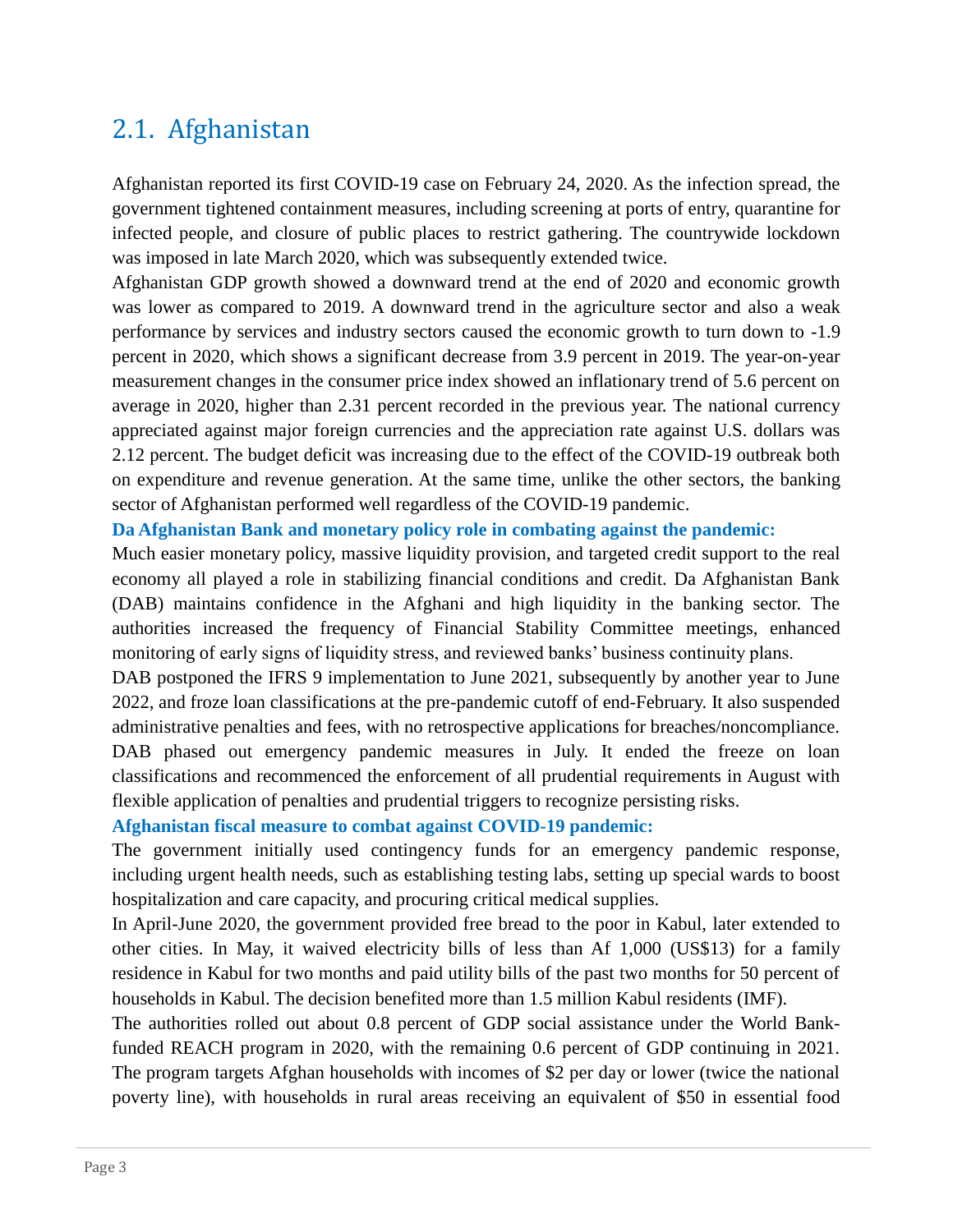staples and hygiene products, while those in urban areas a combination of cash and in-kind equivalent to \$100, in two tranches. Altogether, the authorities spent about 2.2 percent of GDP to fight in 2020, including a health package of around Af 10.9 billion of which Af 2.6 billion of building hospitals and local clinics; the social package of around Af 14.7 billion, of which Af 2 billion on the bread distribution program and Af 12.7 billion on the World bank Supported social distribution program, transfers to provinces to finance COVID-19 response of about Af 1.3 billion; support to agriculture and short-term jobs of about Af 5.2 billion and Af 1.0 billion.

Similarly, the 2021 budget includes the following COVID-19 related spending health package of Af 2.4 billion, a social package of Af 8.9 billion and other of Af 3.3 billion. Recognizing that taxpayers were facing liquidity strains, the government extended the tax filing deadline for the first quarter of 2020 by 45 days. In late 2020, the government offered to waive tax and customs payment penalties if taxpayers clear their due taxes before the end of the first quarter of 2021.

#### **DAB Supportive schemes and incentives provided during COVID-19:**

DAB has issued an incentive package (the Post C19 Plan) that covers the expansion of banking activities, disbursement of new credit facilities, cost reduction measures including suspension of dividend payments in 2020, electronic reporting option, renewal of loans, relaxation in loan classification and risk weighting of loans guaranteed by the third parties such as ACGF, IFC, USAID, etc. DAB has issued the following supportive schemes and incentives during COVID-19 in 2020:

**Interest Rate on commercial banks' overnight deposits increases from 0.1 percent to 0.5 percent:** Banks initiated using the central bank's standing facilities, which allowed them to place their excess liquidity to and refinance their deficit from the central bank's cash under smooth conditions. In addition, the size of the interest rate on overnight deposits is also important in determining the demand for these facilities. On December 21, 2020, supreme council of DAB approved the increment of interest rate on overnight deposits for all commercial banks in Afghanistan from 0.1 percent to 0.5 percent.

**The SMEs support procedure:** The DAB supreme council prepared the SME support procedure and the incentive package to SMEs approved by the High Economic Council. The main objectives of this procedure are to provide fiscal, monetary and structural support for SMEs, enhance support for women SMEs, provide immediate SME support as well as lay the foundation for longer-term institutional support structures for SMEs to create a fiscal incentive committee to manage fiscal support to SMEs, to create a first-loss loan fund to provide banking support to SMEs.

#### **Impact of policy measures taken by Da Afghanistan Bank:**

The pandemic continues to affect the livelihoods and economic activity in the country and the economy is being negatively affected by subsequent restrictive measures: intermittent border closures and subdued demand in the domestic and international market negatively impacted businesses. Exports and imports witnessed a substantial decline in 2020. The deficit of trade balance on BOP bases narrowed by 6 percent and stood at a value of USD 5,506.86 million in the FY 2020 compared with a value of USD 5,855.03 million recorded in the FY 2019. Export of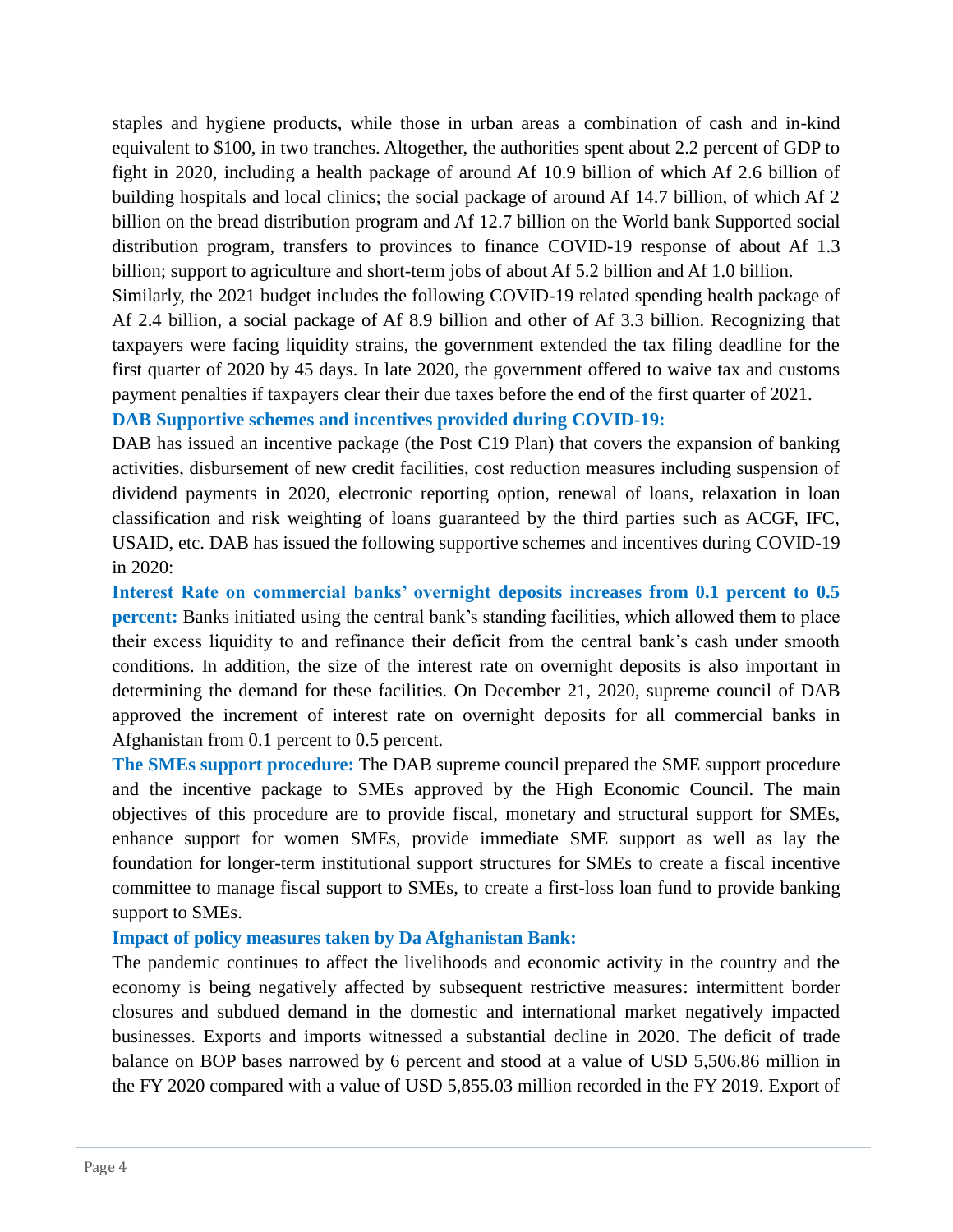goods and services dropped by 3 percent and reached a value of USD 1,476.31 million in FY 2020 from a value of USD 1,515.76 million recorded in the last year. In comparison, the import of goods and services declined by 5 percent and stood at a value of USD 6,983.16 million in FY 2020 compared with a value of USD 7,370.79 million recorded in the last year.

The banking sector was profitable though the profit decreased since December 2019 and loan quality remained weak. Nevertheless, the total assets experienced a slight fluctuation during 2020. Loan, a major component of the assets, also experienced fluctuation, but as of December 20 compared to December 19, the total gross loan of the sector experienced a slight decrease mainly due to loan repayment, settlement, recovery, charge off and USD depreciation. Furthermore, loan classification of the sector was fluctuating from one class to another mainly due to the hit of COVID-19 that led to an increase of NPLs. This led to an increase in credit provision in some months; from April-20, banks' profit showed a decrease in profits or even experienced losses. According to a survey conducted by the BSD, MSMEs loans had more demand compared to other types of loans, despite they were affected negatively, and corporate loans were decreased and the banks reported that the increase or decrease of the loans highly depends on the external factors and COVID-19 situation.

Although the Afghan economy is import-oriented, the country imports very basic consumer goods. Due to the COVID-19 outbreak, Afghanistan's international borders were closed and international trade was shut down, but still, DAB was able to maintain inflation in single digits. Afghani has remained broadly stable against the USD, and GDP growth was contracted less than 2 percent. The data showed all measures taken by DAB were implemented effectively and the result was in favor of DAB as well. Moreover, GDP growth is forecasted at 3 percent for 2021 despite political uncertainty and a high rate of violence. If the situation gets worse, DAB is ready to take further measures to combat the pandemic because experience is already built and DAB is fully aware of the situation and will take necessary actions accordingly.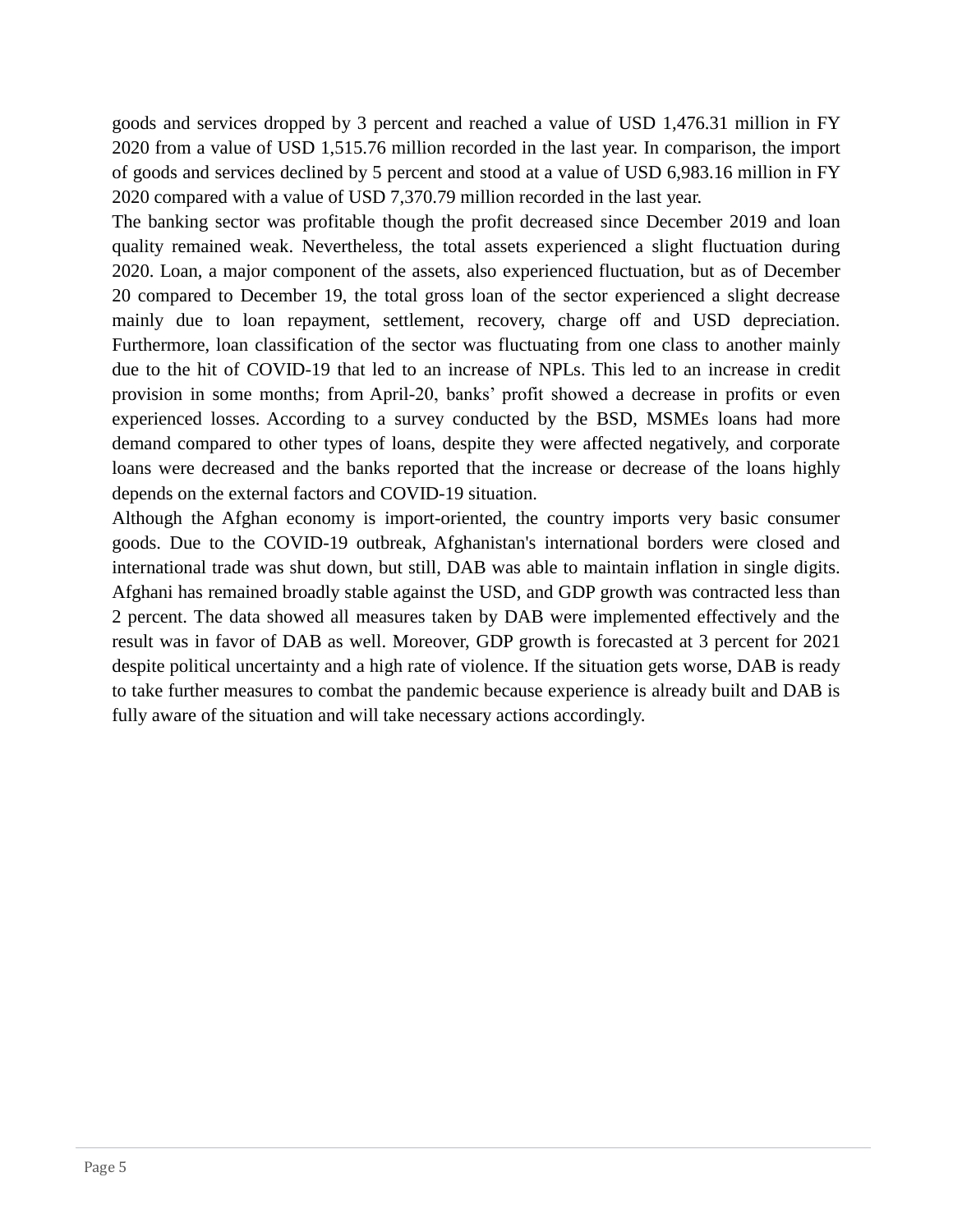### <span id="page-8-0"></span>2.2. Bangladesh

The pandemic disproportionately affected various sectors of the Bangladesh economy. Among the three broad sectors, the manufacturing sector was hard hit, followed by the service sector, while the agriculture sector remained relatively insulated from the shock waves of the pandemic. As the pandemic continues, as of July 05, 2021, in Bangladesh, there have been 0.95 million confirmed cases of COVID-19 with 15,229 deaths, reported to WHO (World Health Organization). Globally, as of July 05, 2021, there have been 183.56 million confirmed cases of COVID-19, including 3.98 million deaths (WHO). In this crucial pandemic situation, the Government of Bangladesh, with the collaboration of the Bangladesh Bank, has announced a series of stimulus packages to maintain the growth momentum of the economy amid the pandemic and refinance schemes equivalent to BDT 1284.4 billion, which is 4.59 percent of GDP to recover from the COVID-19 related economic losses.

**Significant steps taken by the Government of Bangladesh and the Bangladesh Bank:**

BDT 50 billion was provided for export-oriented industries to pay the salaries and allowances of workers and staff. Export Development Fund (EDF) increased from USD 3.5 billion to USD 5.5 billion to tackle the slowdown in export and resurgence of the COVID-19 affecting export productivity. A Support of BDT 600 billion as a working capital loan facility was given for large industries and CMSMEs. BDT 50 billion as pre-shipment credits refinance scheme was provided to export-oriented industries. Support of BDT 95 billion was given as subsidies and incentives and BDT 50 billion as refinance scheme for the agriculture sector.

Distribution of 0.4 million metric tons of rice and 0.1 million metric tons of wheat were given for humanitarian food aid. Initiation of social safety net programs like direct cash incentive of BDT 12.0 billion, pay allowances among 0.7 million beneficiaries and allocated BDT 21.30 billion for homeless people were initiated. BDT 32 billion was distributed as low-interest credit for the poor farmers, migrant workers and trained youth and unemployed youth.

Cash Reserve Ratio (CRR) requirement has been reduced from 5.5 percent to 4.0 percent. The Repo interest rate has been cut gradually from 6.0 percent to 4.75 percent. The Reverse Repo rate has been reduced from 4.75 percent to 4.0 percent. The bank rate has been reduced from 5.0 percent to 4.0 percent. The advance deposit ratio (ADR) has been extended from 85.0 percent to 87.0 percent. The investment deposit ratio (IDR) has been extended from 90.0 percent to 92.0 percent. A long-term REPO facility (360 days) to banks and non-bank FIs from BB has been made available.

To provide credit guarantee facilities for Cottage, Micro and Small (CMS) Entrepreneurs, BB started a Credit Guarantee Scheme (CGS) policy along with a fund of BDT 20 billion. Banks are permitted to extend LC usance (payment) periods for the import of raw materials, agricultural implements and chemical fertilizers. Banks are allowed, without repayment guarantee, to advance credit up to USD 0.5 million for import of corona virus-related life-saving drugs, medical kits/equipment, and other essential medical items. BB is permitting foreignowned/controlled companies operating in Bangladesh to take short-term working capital loans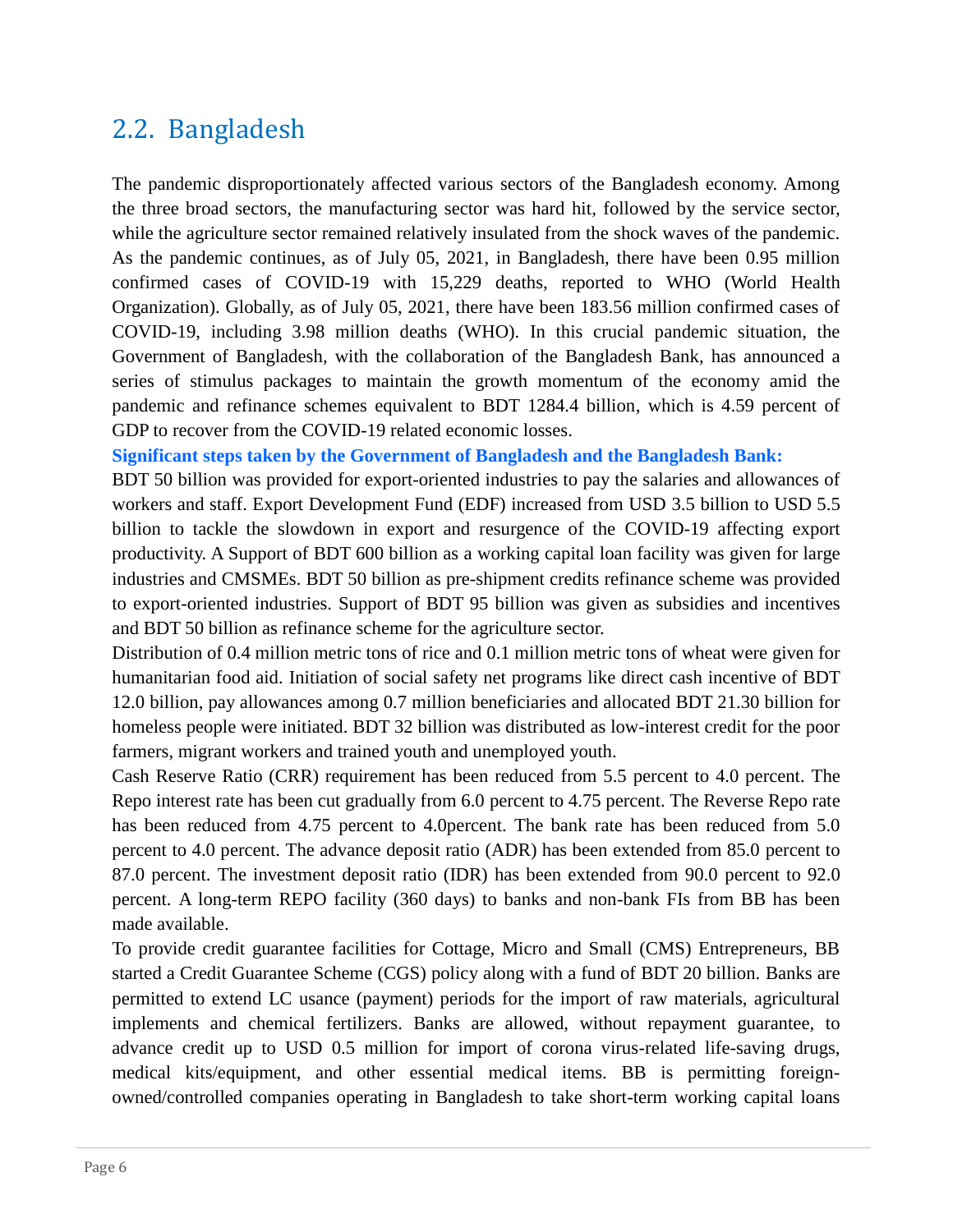from their parent companies/shareholders for funding payments of 3-month salaries. Now, ADs may borrow a maximum of USD 30.0 million, increased from USD 25.0 million. The amount of refinancing scheme has been enhanced to BDT 4 billion from BDT 2 billion against term loan for Green Products / Initiatives / Projects.

Refinance scheme of BDT 30 billion has been formed by BB's own fund. BB charged 1 percent interest to banks; banks charged 3.5 percent interest to Micro Credit Financing Institutions (MCFIs) and MCFIs charged 9 percent interest to customers. Customers would repay the loan within 1 to 2 years, including a grace period. Interest charge on loan and investment by banks has been suspended for two months (April and May 2020). The business community has benefited enormously.

#### **Impact of Policy Intervention on Bangladesh Economy:**

Bangladesh has been doing progressively well in terms of macroeconomic performance in the last decades. However, due to the pandemic shock, Bangladesh's GDP growth is appeared to be at 5.24 percent in FY20 compared to the GDP growth of 8.15 percent in the previous fiscal year. The quantum index of the manufacturing, mining and electricity sector, which are very good macroeconomic indicators of our output performance, are gradually increasing from the COVID-19 breakout. And the recovery of all these sectors after the implementation of various stimulus packages has resulted in a satisfactory growth of 6.1 percent for the current fiscal year. In April 2021, the general inflation rate and food inflation rate stood at 5.56 percent and 5.57 percent, respectively. The non-food inflation rate has been falling from 6.04 percent in April 2020 to 5.55 percent in April 2021. In March 2020, the general inflation rate was 5.60 percent and it increased in April 2020 and stood at 5.63 percent, which later recorded 5.59 percent in May 2021. The food inflation rate was 5.43 percent in March 2020, which increased to 5.46 percent in April 2020 and stood at 5.82 percent in May 2021. The non-food inflation rate was 5.86 percent in March 2020, which increased to 5.90 percent in April 2020 and recorded 5.23 percent in May 2021.

Bangladesh Bank's recent downward revision of policy rates, particularly the reduction of cash reserve ratio (CRR) revised to 4.0 percent from 5.0 percent effective from April 15, 2020, led to a significant rise in liquidity in the banking system. Before the COVID-19 pandemic, the repo and reverse repo rates were 6.00 percent and 4.75 percent, respectively. Considering the COVID-19 incidents, BB cut the repo rate by 25 basis points and re-fixed at 5.75 percent from 6.00 percent to make funds available to banks at a lower price effective from March 24 2020. BB again reduced its repo rate to 5.25 percent effective from April 12, 2020. Lastly, on July 30, 2020, it further reduced to 4.75 percent, and till now, it has been maintained. Accordingly, the reverse repo rate was reduced to 4 percent on July 30, 2020, from the previous rate of 4.75 percent. Consequently, the weighted average call money rates in the inter-bank money market decreased from 5.14 percent in March 2020 to 4.89 percent in April 2020. In June 2021, interest rates in the call money market gradually decreased and stood at 2.23 percent. The weighted average yields on 10-Year BGTB decreased to 5.68 percent in May 2021, which was 8.47 percent in March 2020. A growing trend is observed in the capital market from May 2020 and the monthly turnover peaked at BDT 33958.76 crore in January 2021. Later, it stood at BDT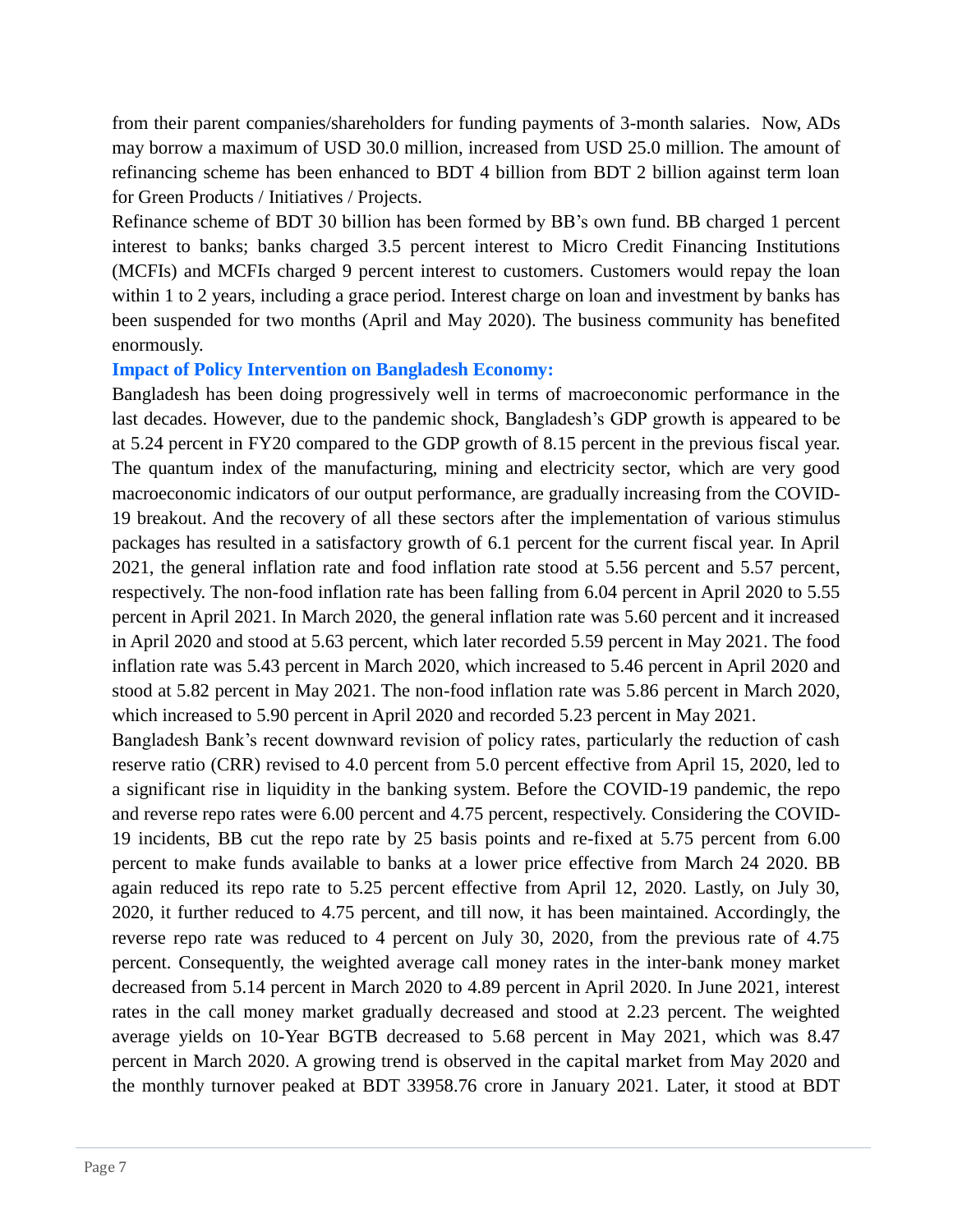14377.27 crore in April 2021. Therefore, there has been a growing trend from May 2020 in terms of month-wise Market Capitalization of DSE, and its value stood at BDT 470712.8 crore in April 2021. To improve the liquidity condition in the capital market, the BB and related regulatory bodies took several initiatives such as: (i) the BB has asked all scheduled banks to create a special investment fund of BDT 2.0 billion for investment in the stock market in addition to banks' stock market exposure limit; (ii) banks can avail financial support from BB through long term repo (iii) the BSEC approved Investment Corporation of Bangladesh's (ICB) BDT 20.0 billion funds for capital market investment.

A record high wage earners' remittance influx along with substantial inflows of foreign loans and grants since March 2020 improved the foreign exchange market stability during a pandemic when the export condition was weak. In March 2020, growth of net foreign assets and net domestic assets were 3.6 and 14.7 percent, which increased to 7.4 and 15.0 percent, respectively, in April 2020. Broad money (M2) growth recorded an increase of 13.1 percent in April 2021 against April 2020. Of the sources of broad money, the growth of net domestic assets increased by 8.3 percent, and net foreign assets increased by 30.9 percent at the end of April 2021 compared to the same month of the previous year. The minimum required liquid assets of the scheduled banks were reduced to BDT 195900.48 crore in April 2020 from BDT 214227.94 crore in March 2020 and stood at BDT 215316.13 crore in April 2021. The excess liquidity in the market shows an increasing trend right after the policy rate cut by Bangladesh Bank and the excess liquidity increased to BDT 201677.93 crore in April 2021 against BDT 113807.71 crore in April 2020.

However, domestic credit growth of the public sector and private sector increased by 9.9 percent and 8.3 percent in April 2021, respectively, compared to the same month of the previous year. The government of Bangladesh has announced a fund of BDT 5000 crore for the agriculture sector to boost crop production to overcome the possible coronavirus impact. The policy announcement made significant improvements in agricultural credit performance. Lastly, the volume of disbursement, recovery and outstanding stood at BDT 1859.43, BDT 1661.65 and BDT 45600.85 crore, respectively, at the end of April 2021.

Several policy measures have been taken by BB and that improved the condition of the SMEs. In the case of the outstanding amount of SME credit, BDT 218972 crore in January-March 2020 increased to BDT 221695 crore in April-June, 2020. Even if at the time of the COVID-19 pandemic, it has maintained the positive trend till December 2020 due to several stimulus packages announced by the government such as agriculture refinance scheme of BDT 50 billion, subsidy for agriculture (on fertilizer) of BDT 95 billion. BB has taken several policy measures to remove this sluggish nature of the economy, which have created a positive impact on the mentioned mediums of transaction. ATM transactions' number increased from 17.62 million in March 2020 to 20.30 million in March 2021 and stood at 17.94 million in April 2021. The number of transactions using credit cards increased from 2.19 million in March 2020 to 2.87 million in March 2021 and stood at 17.94 million in April 2021. Transactions using debit cards increased from 19.11 million in March 2020 to 26.33 million in March 2021 and stood at 23.43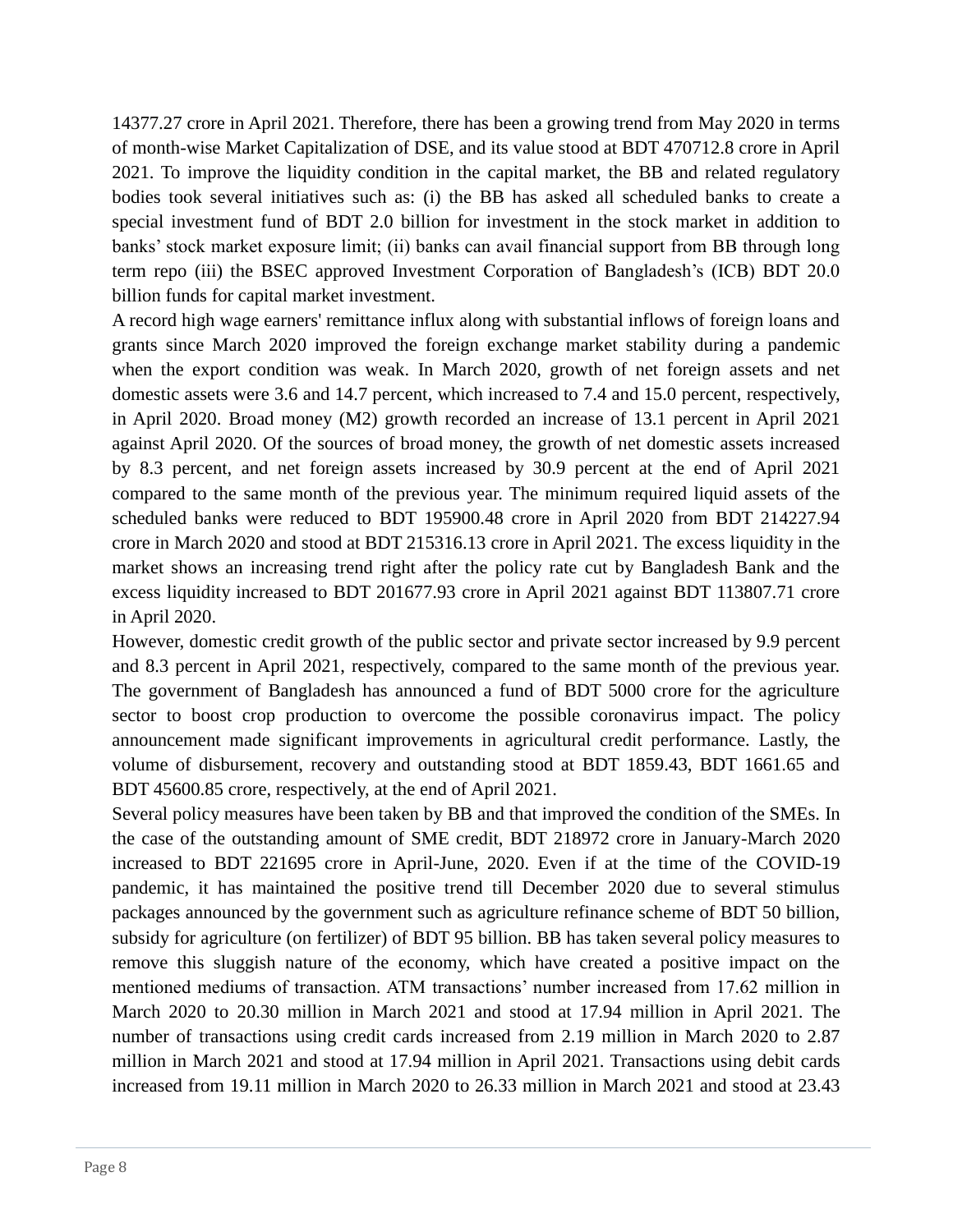million in April 2021. The COVID-19 pandemic accelerates the number of internet banking customers because it is more convenient rather than general banking due to the disruptions in public movement. Total customers' number increased from 2.65 million in March 2020 to 3.47 million in March 2021 and stood at 3.44 million in April 2021. The number of transactions increased from 1.85 million in March 2020 to 2.60 million in March 2021 and stood at 2.59 million in April 2021. The total accounts opened at agent banking outlets increased from 6.1 million in February 2020 to 10.5 million at the end of February 2021 as banks expand their agent banking activities significantly. The total transaction number stood at 11.9 million and the total number of accounts recorded at 11.5 million in April 2021. The number of transactions through MFS has risen after the incident of COVID-19 compared to the pre-COVID-19 situation and it stood at 307.3 million in March 2021.

Fall in demand inside the global marketplace, exports dropped sharply from USD 2732.0 million in March 2020 to 520.0 million in April 2020. However, exports got a quick 'V-shaped' recovery in May 2020 and reached USD 3910.9 million in July 2020, attributable to the gradual open-ups of the global markets and the government's stance to revive the export-oriented industries. Since August 2020, the exports rose moderately to USD 3436.8 million in January 2021, and with a little fluctuation, the exports stood at USD 3134.4 million in April 2021. Notable reductions in firms' and households' incomes and disruptions in the global supply chain have resulted in a rapid decline in import payments from USD 4121.2 million in March 2020 to USD 2489.8 million in April 2020. Total import payment increased to USD 3940.99 million in May 2020 and it continued to increase to USD 5483.45 million in March 2021. Total merchandise commodity export during July-March, FY20 fell by 6.24 percent compared to July-March, FY19. Cumulative export growth started to increase by 0.59 percent in July FY21 from July FY20. The export growth kept growing at a positive rate till July-November, FY21 and stood at 0.93 percent. However, cumulative export growth increased by 13.64 percent during July-May, FY21 compared to the same period of the previous fiscal year. Custom-based import growth kept on being in negative terrain till July-February 2021, which stood at 1.94 percent. The cumulative growth in import payments increased by 12.99 percent during July-April, FY21 compared to the same period of the previous fiscal year.

The effect on each component of current and financial accounts of BoP has ultimately impact on the foreign exchange reserves. The foreign exchange reserves, which were hovering around USD 32381.47 million since January 2020, eventually got the momentum in October 2020 and piled up to USD 41005.79 million. With an increasing trend, it piled up to a record-high amount of USD 45586.07 million on June 23, 2021. The foreign exchange reserves are sufficient to pay import liability of 8.52 months according to the latest data on April 2021, while it was sufficient to pay import liability of 6.75 months in April 2020. An appreciation has occurred during the COVID-19 outbreak at the beginning of the fiscal year, in July 2020, due to a huge amount of remittance inflows. To tackle the appreciation pressure, BB has participated in open market operations to keep the exchange rate stable. The average exchange rate of BDT stood at 84.80 per USD in April 2021. Remittance inflows are assumed to be largely affected as the economies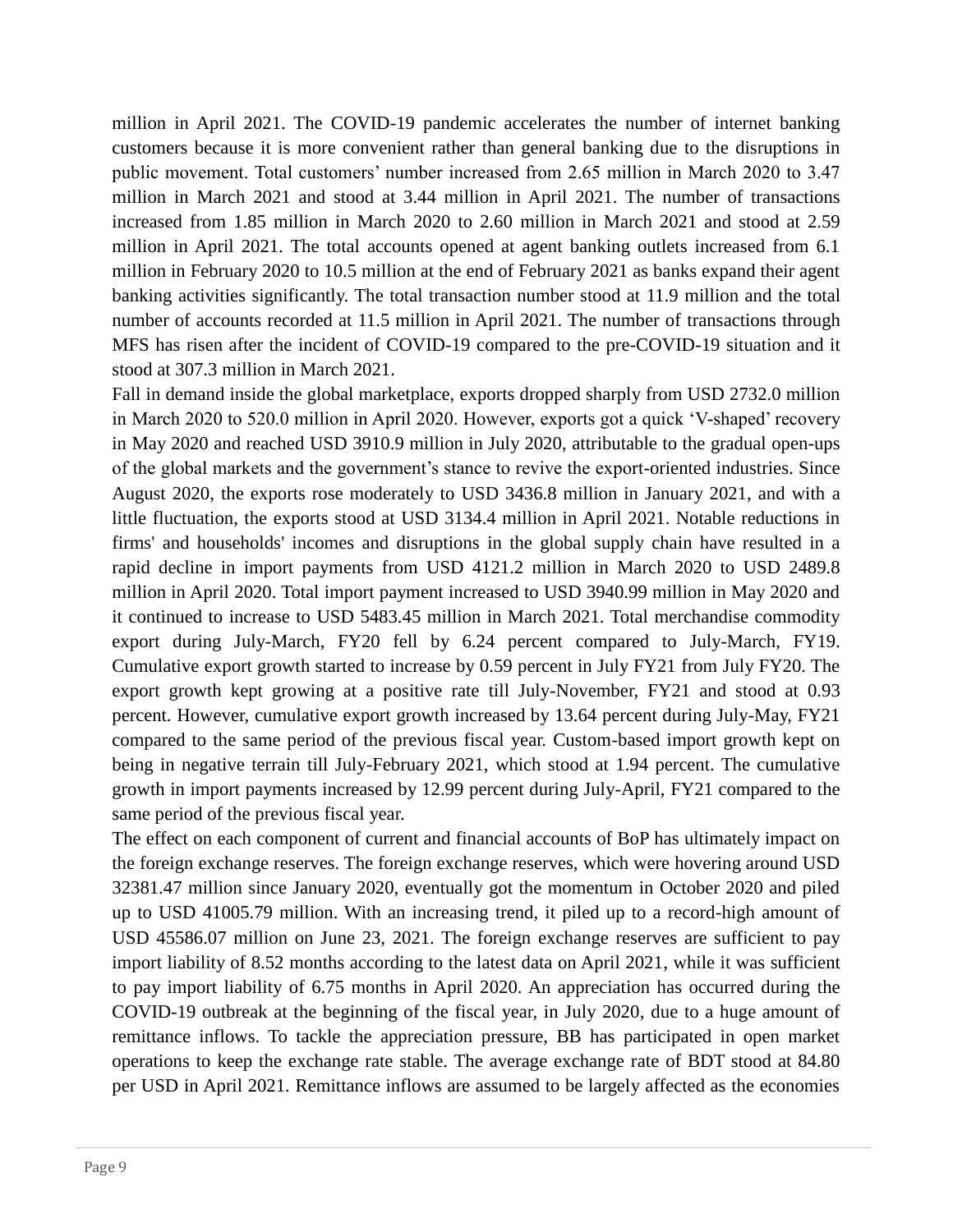of the source countries, especially the oil-exporting countries, witnessed a slow-down in the economy since the onset of COVID-19. In May 2021, total remittance inflows recorded to USD 2171.11 million. BB's circular on providing a 2 percent cash incentive for money to be remitted through the banking channel into the country might have played a significant role in remittance earnings improvement.

**Challenges of Implementation of the Policies in Bangladesh and ways forward:**

It is of critical importance to consider how these stimulus packages are being utilized and making an impact on the economy. These have demonstrated better performance and as well as improved results when management and monitoring of the policies will be well managed. Amidst the ongoing crisis, the government should be ready to deliver further policy support to the economy. Moreover, with the previous experiences, regulators should identify their loopholes and be prepared to take timely measures with short-term, medium-term and long-term plans to mitigate the impact of COVID-19. Short-term recommendations for regulators could be assessing and modifying business continuity plan to maintain operational resilience. Mediumterm recommendations are to do continuous monitoring modules for the government's incentive policy and programs, using an automated risk assessment tool, and evaluate the effectiveness of programs. Long-term recommendations are to re-assess the effectiveness of programs for future crises and innovate the post-crisis strategies.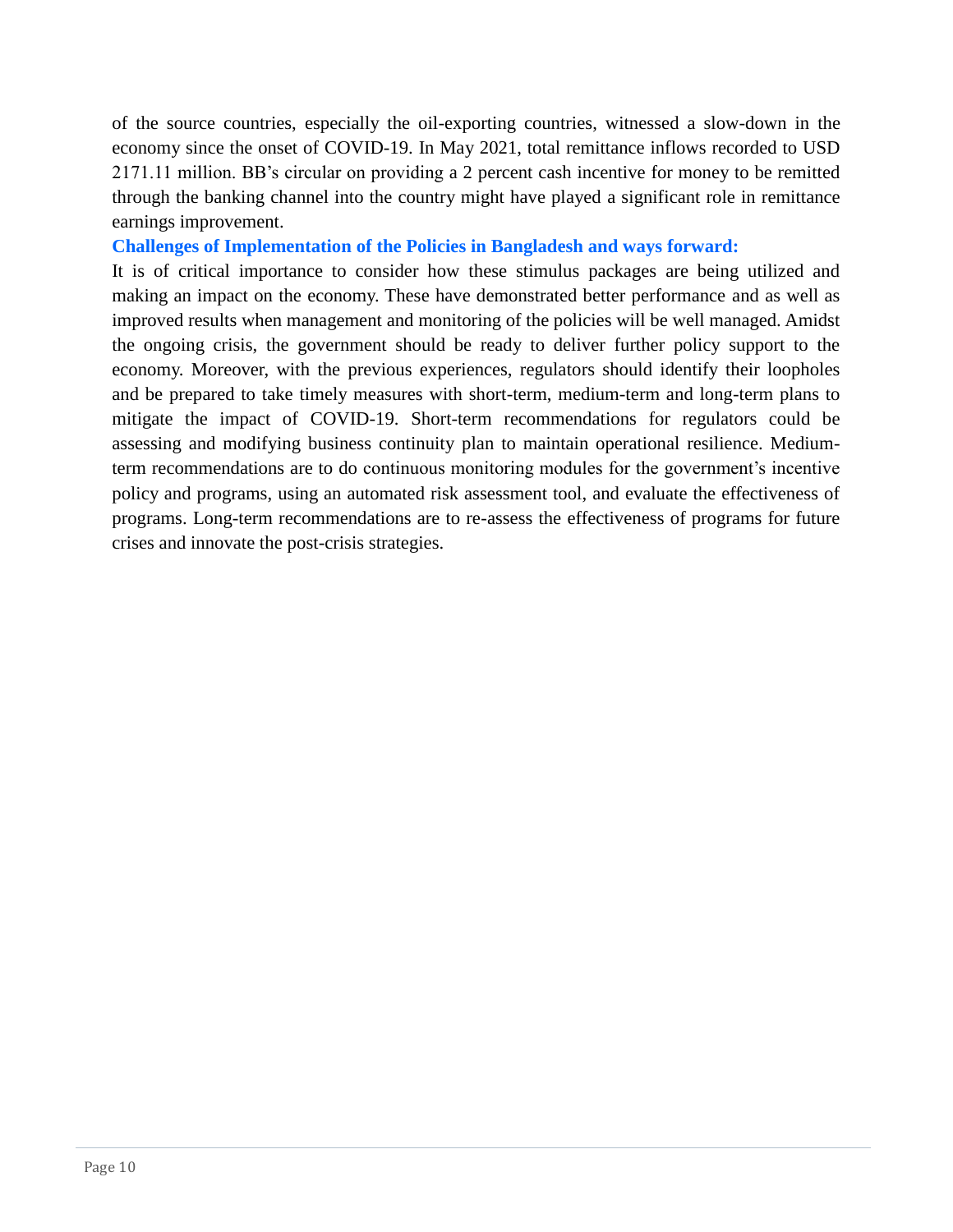### <span id="page-13-0"></span>2.3. Bhutan

The COVID-19 pandemic not only brought a health crisis but also severely impacted the socioeconomic conditions due to disruption in economic activities and loss of jobs leaving major strains in the economy. The government of Bhutan has taken several fiscal and monetary measures in light of the COVID-19 pandemic. Bhutan confirmed its first COVID-19 case on March 6 2020. Since the outbreak was first detected, the Government immediately implemented strict containment measures such as travel restrictions on the entry of incoming tourists, closure of schools, public institutions and started flexible working hours temporarily for two weeks and later extended indeterminately. Additionally, the state implemented mandatory quarantine for all incoming Bhutanese for 21 days for free. A contact tracing app, "Druk Trace," was also launched. Furthermore, the closure of the border was announced on August 12, 2020.

#### **Impact of COVID-19 on Macroeconomic Performance:**

The pandemic has devastated the economy, with economic growth dipping into -6.3 percent in 2020, which is an all-time low growth in Bhutanese economic history. The negative growth in GDP was mainly due to a decline in the performance of tourism and allied sectors, construction and production & manufacturing sectors, in particular, has been dramatically impacted by the pandemic.

The inflation picked up from 2.3 percent in December 2019 to 7.7 percent in December 2020. The increase in inflation in the recent month is attributed to the rise in domestic food prices as there is a restriction on the imports of goods and services.

The uncertainty of the COVID-19 pandemic has forced the employers in the sector to lay off their employees either partially or permanently, thereby adding to the existing unemployment issues. As per the Labor Force Survey Report of 2020, about 19 percent of the total economically active working population (331,222 persons) were laid off from the job market. The overall employment rate increased to 5 percent (16,660 persons) in 2020 from 2.7 percent (8,698 persons) in 2019. An increase in unemployment in 2020 was due to an increase in "employees laid-off" in the tourism sector by 19 percent of total unemployment and the rest are from other sectors. Similarly, youth unemployment jumped to double-digit to 22.6 percent (6,922 persons) in 2020 from 11.9 (3,626 persons) percent in 2019.

On the fiscal front, the domestic tax revenue collection has decreased by 16.3 percent in FY 2019/20 from Nu 27.2 billion in FY 2018/19 due to several tax deferral measures. In addition, the implementation of new tax has forgone the Personal Income Tax (PIT), Corporate Income Tax (CIT) and Business Income Tax (BIT) by 17 percent, 5 Percent each, respectively, which has further aggravated the revenue performances. With the increase in allocation of budget towards containment measures and mobilization of budget for economic recovery, the total expenditure approved for the fiscal year is Nu 69.2 billion, an increase of 7 percent from the previous year. As a result, the fiscal deficit amounts to Nu 15.3 billion (1.9 percent) and of the total fiscal deficit, about 77.1 percent was financed from internal borrowing and the rest are from external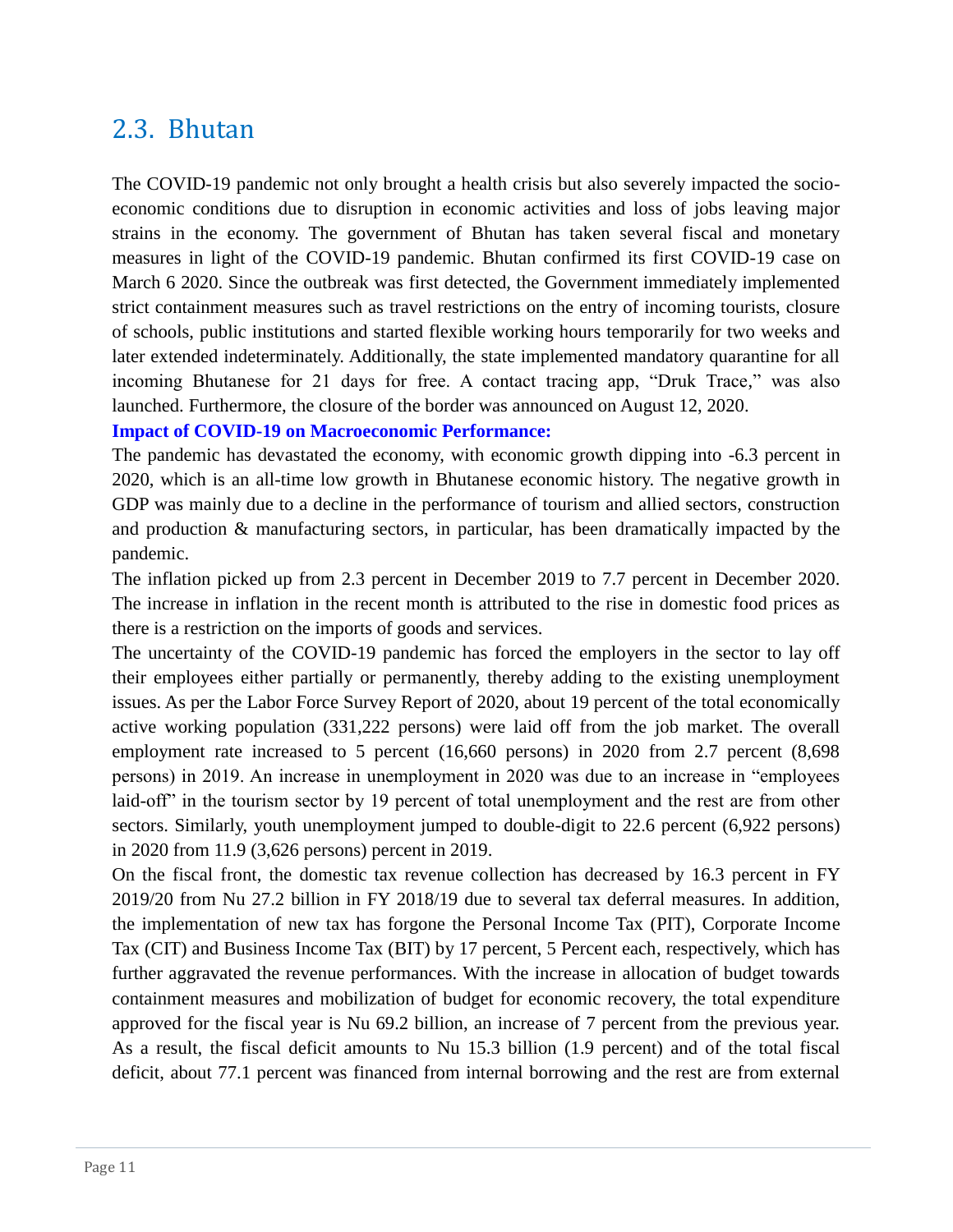borrowing. As of March 2021, the public debt increased by 16.6 percent to Nu 224.9 billion, which is 120.5 percent of GDP from 193 billion in the previous year.

On the external front, the current account deficit improved to 12.2 percent (in percent of GDP) in FY 2019/20 from 21.2 percent (in percent of GDP) in 2018/19. The contraction was largely attributed to improvement in the trade deficit to 9.8 percent (in percent of GDP) in FY 2019/20 from 17.5 percent (in percent of GDP) in FY 2018/19. However, the positive capital and financial account due to higher inflow of aid and grants, concessional loans and FDI have resulted in an overall balance of payment surplus. The positive balance of payment resulted in accumulation and adding up reserve assets of US \$1.5 billion, which is adequate to finance more than 27 months of merchandise import coverage.

#### **Response to COVID-19 Pandemic:**

#### **Monetary Policy Measures:**

The Royal Monetary Authority of Bhutan (RMA), in collaboration with the Financial Institutions, implemented several monetary measures to support the borrowers and also to cushion the risks on the financial sector.

To ensure adequate liquidity in the banking system, the CRR was reduced from 10 percent to 9 percent on March 17 2020 and further to 7 percent on April 27 2020. The reduction of 300 basis points injected additional liquidity of Nu 4.2 billion in the banking sector. As of December 2020, Nu 3.12 billion has been utilized in the form of working capital loans, benefiting 2,753 applicants under the three phases of monetary measures.

The deferment period of 3 months, starting from April until June 2020, to all loans under the Financial Institutions without any interest penalty was granted. A total loan of Nu 118.8 million for 77,529 account holders has been availed. The rebate of 1 percent interest rate was also given to all regular repayment of the loan. A total of 56,696 loan account holders have benefitted from the provision of a one percent rebate on the interest rate, amounting to Nu 37 billion. The deferment of all loans has been further extended by another year until the end of June 2021.

The 100 percent interest waiver from April to June 2020, the cost of interest waiver was shared by the Government and Financial Institutions, amounting to Nu 3.8 billion. For three months, 50 percent cost of interest waivers was borne by the FIs was Nu 1.9 billion.

With the lowering of the CRR, a total of 4.2 billion liquidity support was injected into the banking sector. The concessional term-based working capital and bridging loans at a 5 percent interest rate were provided to affected sectors. The affected sector includes tourism, trade  $\&$ commerce, and production & manufacturing industries. Among the sectors, the service and tourism sector received the highest share of working capital of Nu 1.28 billion (41.3 percent), followed by production and manufacturing sectors with Nu 1.04 billion (32.9 percent) and trade &commerce with Nu 0.8 billion (26.2 percent).

The RMA and the Financial Service Producers identified the CSI as a priority sector. Because of promoting the CSI, the National CSI Development Bank provided agriculture loans up to Nu 500,000 at an interest rate of 2 percent per annum without collateral requirement and working capital for the CSI at a 4 percent interest rate for three months. Under the Phase II of monetary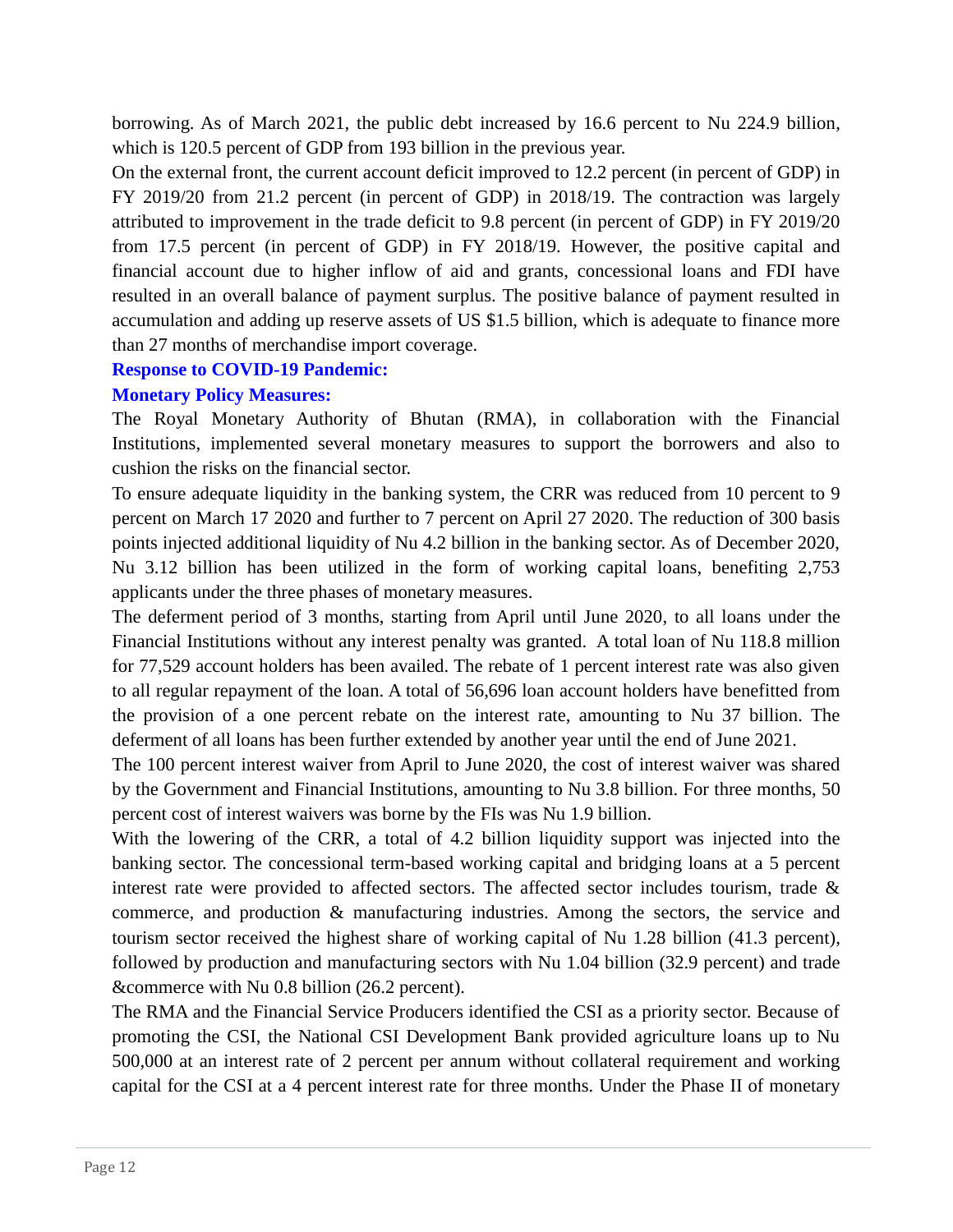measures, the provisioning of microloans to agricultural and non-agricultural CSI was further extended by 12 months until June 2021, at 2 percent and 4 percent concessional interest rates, respectively. As of December 2020, a total of Nu 668.93 million to 2,542 projects were financed in the form of microloans and working capital to the CSIs by the National CSI Development Bank.

#### **Fiscal Measures:**

The Ministry of Finance (MoF) announced tax relief measures by deferring tax filing and payment for the income year of 2019. The filing of Business Income Tax (BIT) and Corporate Income Tax (CIT) was extended till the end of June 2020 from March 31 2020. The tourism and allied sectors that are severely impacted by the COVID-19 pandemic were provided deferment of tax payment till the end of December 2020. Instead of deferment of tax payment by the Government, the total loss of domestic revenue collection was estimated at Nu 38.5 billion in 2019.

About 19 percent of employees were displaced from their jobs. To address unemployment issues, the Build Bhutan Project (BBP) under the Economic Contingency Plan was launched by the Ministry of Labor and Human Resources. Under the initiative of the BBP, a total of 14,495 individuals were employed and filled the labor shortage. Under the support of BBP, 18 specialized firms were to be established and skilled 6,702 people in the occupational trades in construction.

#### **Other measures:**

Upon the Royal command, those employees displaced from jobs were granted relief kidu as immediate financial support to sustain their livelihood. As of December 2020, a total of 38,000 individuals has received a monthly relief kidu in the last one year. As per the State of Nation's on December 12 2020, Nu 679.6 million has been disbursed as a relief kidu in the form of monthly income to 38,440 individuals. Of the total kidu recipients, 25,126 are individuals and 13,314 children eligible in Phase I (Apr-June 2020). During Phase I, monthly income support was granted in two categories, with Nu 8,000 (USD2 108) to Nu 12,000 (USD 162). Phase II was divided into two parts. Part I under the Phase II (Jul-Sep 2020) measures, a total amount of Nu 501.4 million were disbursed to 28,159 individuals and 6,297 children. In Part II of Phase II (Oct-Dec 2020) measures, the total amount of Nu 273.77 million was disbursed to 15,064 individuals along with 5,566 children.

In the initial Phase, I and Phase II measures, interest on all types of loans outstanding before April 10 2020 were granted with full interest payment relief for six months from April till the end of September 2020. The 100 percent interest waiver from April to June 2020 was shared equally by the Government (50 percent) and the financial institutions (50 percent). Starting from July to September 2020, 100 percent interest payment support was provided by the Government. As of March 2021, a total of 139,096 loan account holders have received interest payment support amounting to Nu 11.1 billion. Of which, Nu 9.2 billion (83 percent) was granted from the DGRK under Phase I and II for 12 months. In terms of the sector-wise disbursement, the housing sector received the highest share of 26 percent, followed by the service and tourism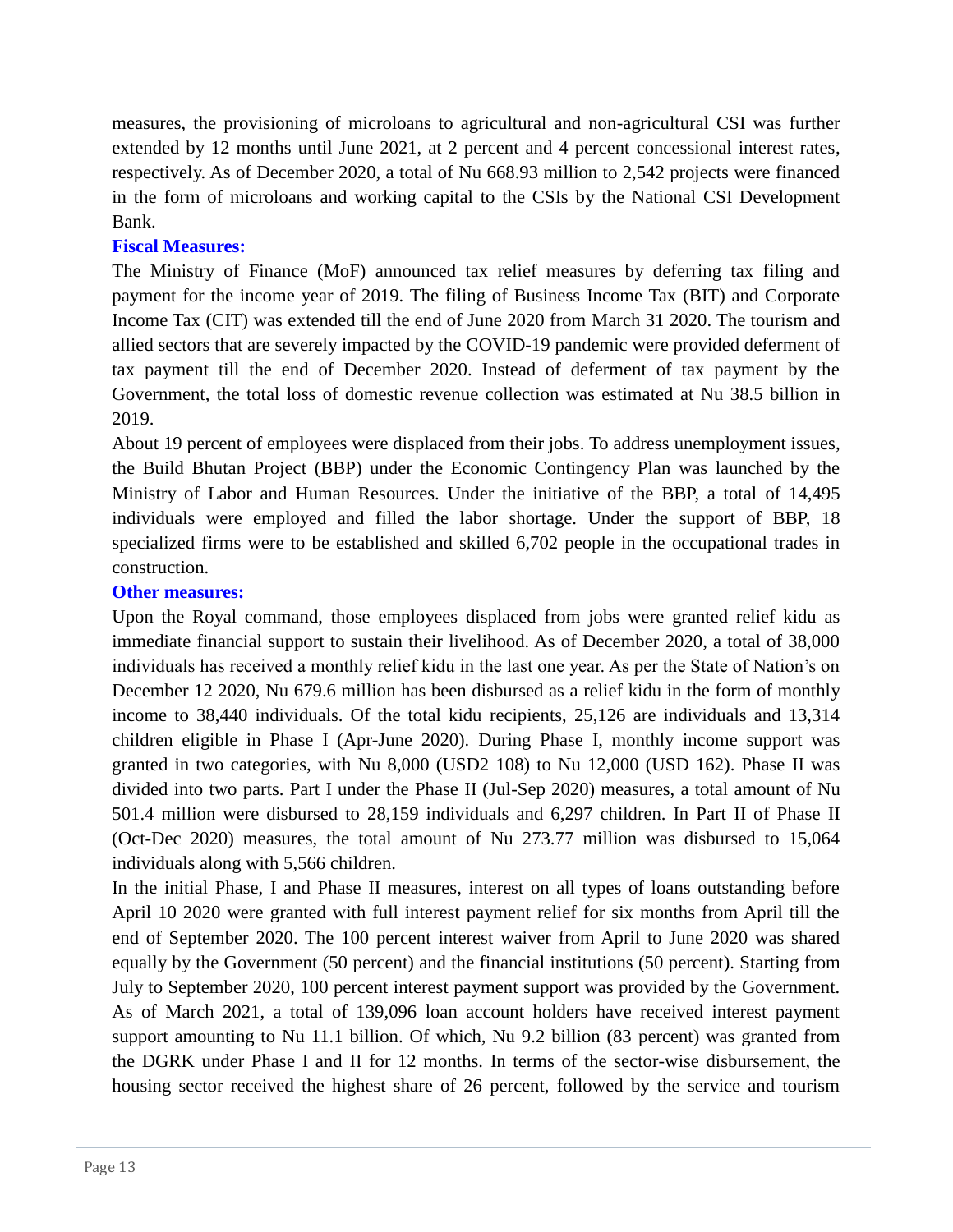sector of 24 percent and the production and manufacturing sector with 14 percent, and 36 percent was received by other sectors.

The COVID-19 pandemic has simultaneously led to health crises and disruption in economic activities. Amidst the increasing number of COVID-19 cases in the country and emergence of the new variant virus, roll out in vaccine towards containing the virus and mobilization of the economic stimulus package is seen an important step toward sending protracted period of the crisis. Nonetheless, the pandemic has also provided a unique opportunity to review our economic model and re-orient national plans and priorities to find an effective solution to address the challenges and structural weaknesses.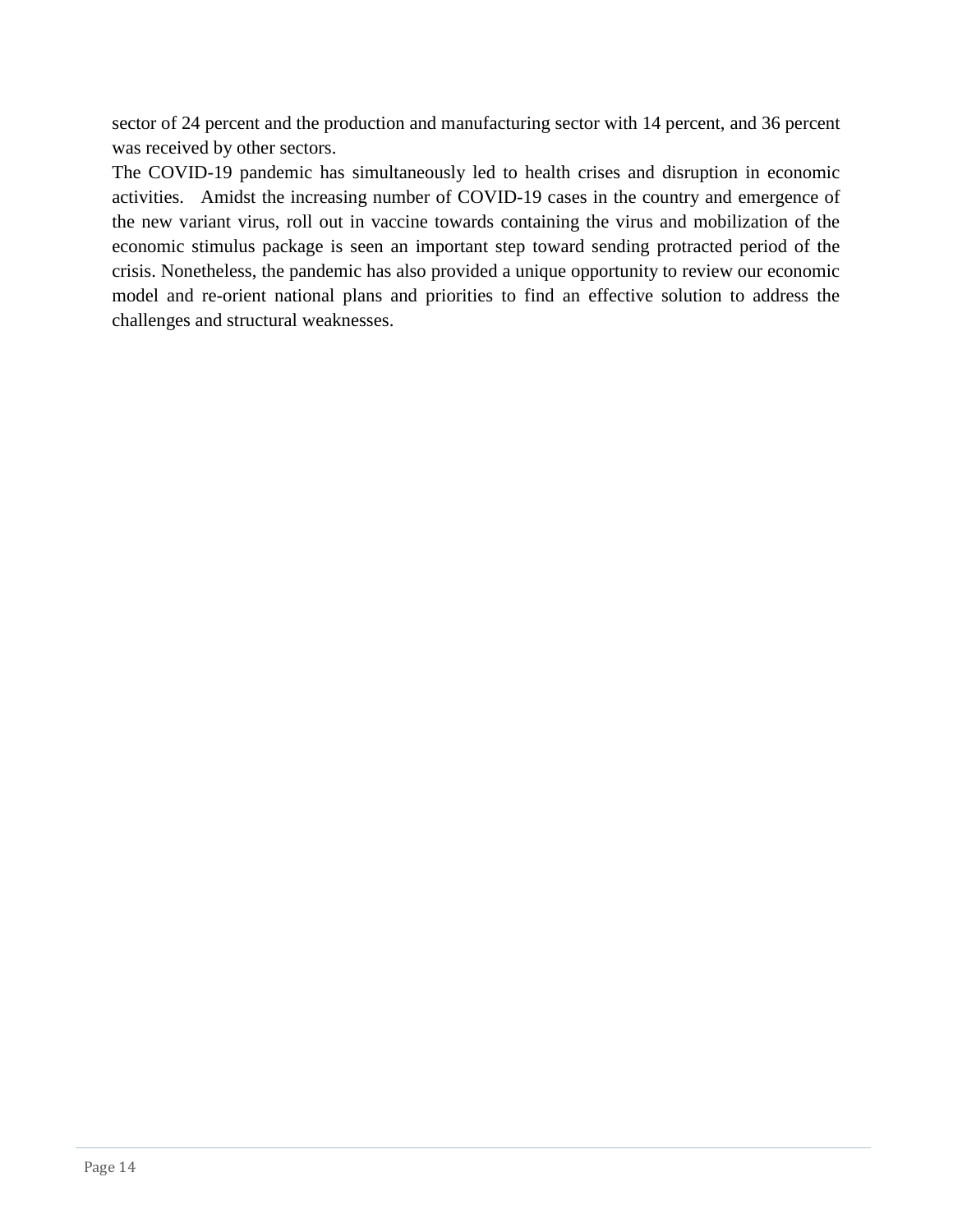### <span id="page-17-0"></span>2.4. India

COVID-19 had an unprecedented deleterious impact on economic growth all over the world. India was hit by COVID-19 in March 2020 and it imposed a total national lockdown when a total number of infections was only 500 (Economic Survey, 2020). On a scale of 0 to 100 of the stringency indexes, India's index rose to the peak between the end of March 2020 and the middle of April 2020 and moderated thereafter as different unlock phases were implemented.

As per provisional estimates, during 2020-21, India's real GDP contracted by 7.3 percent on the back of a 9.1 percent contraction in private consumption and a 10.1 percent decline in gross capital formation. Investments were dropped due to lack of information increased by 37 percent during March 2020 and recorded a growth of close to 55 percent during the first quarter of 2020- 21. On the supply side, except for agriculture which was largely outside the ambit of lockdown, all other sectors recorded a contraction. The intensive contact sectors like trade, hotels and transport and construction registered the largest decline. The manufacturing sector contracted by 35.9 percent; the construction sector contracted by 49.4 percent as well as trade, hotels, transport and consumption sector contracted by 47.6 percent.

#### **Fiscal and Monetary Stimulus during the Crisis:**

In the wake of the crisis of COVID-19, India's immediate response was to ensure food security to the vulnerable, direct benefit transfers to aged widows, pensioners and the especially disabled, insurance coverage for the healthcare sector, support to construction workers, employment to returning migrant workers and secure to small businesses. In pursuance of this objective, in May 2020, the Government of India announced a relief package worth 10 percent of GDP. Free food grains were distributed under PMs Garib Kalyan Yojana (Welfare Scheme for the poor) and Aatma Nirbhar Bharat. Wage rates were increased under Mahatma Gandhi National Rural Employment Guarantee Scheme, which is the flagship employment creation scheme today to benefit 136 million rural families. Under PM Kisan Samman Nidhi Scheme, Rs. 2000 was distributed to each of the 87 million farmers. Relief Measures for MSMEs included a collateralfree lending program with a 100 percent credit guarantee; partial credit guarantee to public sector banks (PSBs) on borrowings by NBFCs, HFCs and MFIs; credit facility for street vendors and others. Simultaneously, there was a welcome realization that there was a need to expand the economy's productive capacity to boost supply to meet the pent-up demand once the health emergency eases and lockdown is lifted. Structural reforms included supply chain and price realization reforms for agriculture, contract farming reforms, relaxation in stock-holding limits, an extension of FDI limits in the defense sector, easing of the tax compliance norms (direct and indirect taxes), relaxation in labor laws and simplification of laws.

The Reserve Bank of India also deployed a gamut of conventional and unconventional policies to tide over the crisis. On March 27, 2020, the Reserve Bank of India reduced the policy repo rate under the liquidity adjustment facility by 75 bps to 4.4 percent from 5.15 percent and the reverse repo rate to 4.0 percent in March 2020. The policy repo rate was further reduced by 40 bps to 4.0 percent in May 2020. The Monetary Policy Committee of the RBI provided conditional guidance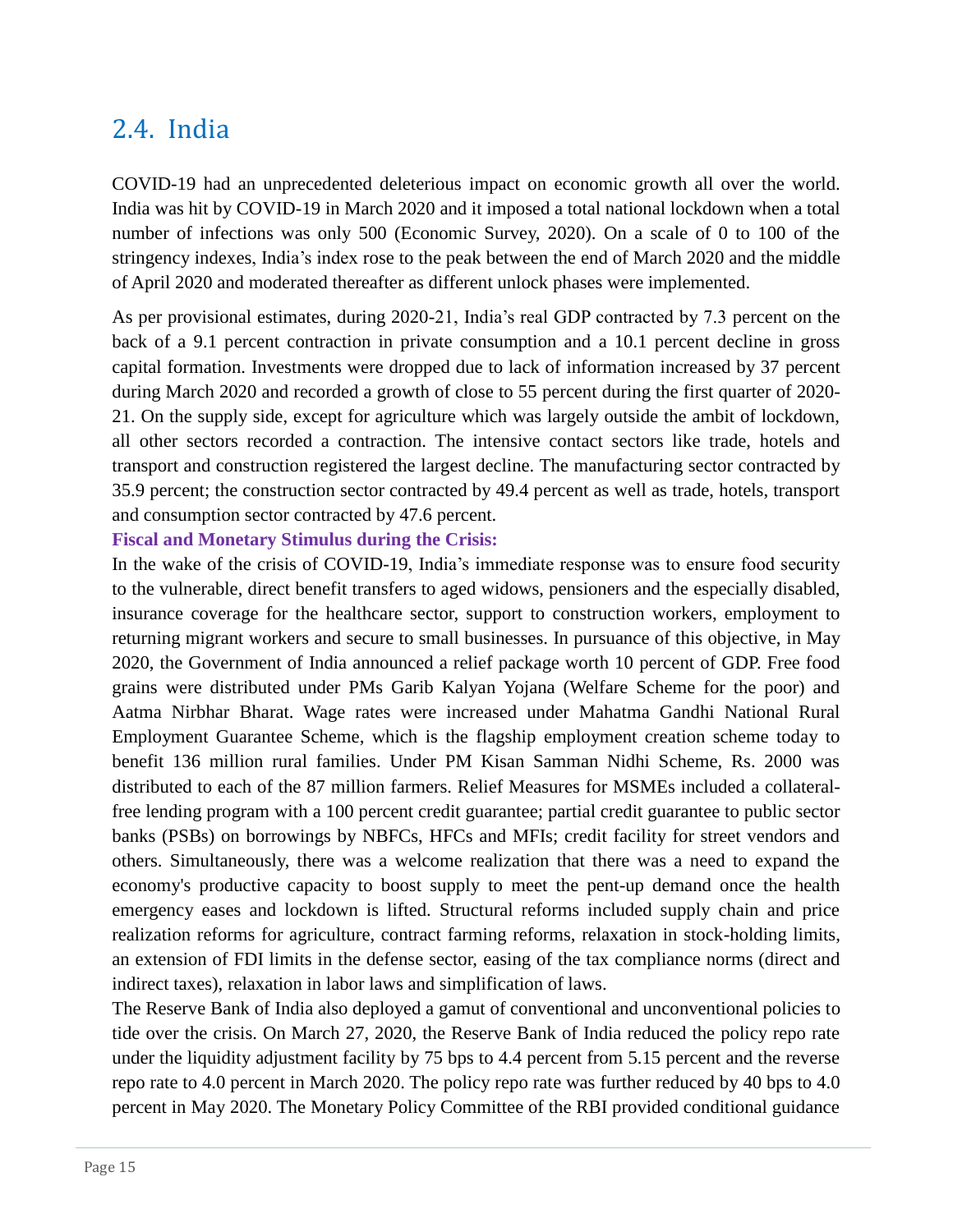to continue an accommodative stance until growth revives while ensuring inflation remains within target. The RBI introduced long-term repo operations (LTROs) in February 2020, under which RBI provided long-term liquidity to banks at lower than prevailing market interest rates to lower their cost of funding. The RBI conducted five LTRO auctions, each of Rs. Two hundred fifty thousand million between February-March 2020, which augmented system liquidity by Rs. 12,51,170 million. During March-April 2020, the RBI conducted targeted LTROs (TLTROs) to provide relief to certain stressed sectors. Under this, banks were provided Rs. 10,00,500 million for deployment in investment-grade corporate bonds, commercial papers (CPs) and nonconvertible debentures. RBI expanded the scope of eligible instruments used for this, including from the mutual funds and NBFCs. TLTRO 2.0 was introduced to de-stress small and mid-sized corporate and NBFCs and microfinance institutions. Subsequently, in October 2020, on tap TLTRO was introduced for Rs. 10,00,000 million for deployment in corporate bonds, CPs and non-convertible debentures in five sectors.

The Reserve Bank undertook two six-month USD-INR swaps of a total of USD 7 billion in March 2020 to infuse dollar liquidity. During 2020-21 (up to February 26, 2021), RBI's Net OMO purchases amounted to Rs. 3,04,7540 million consisting of both central and state government securities (Talwar et al., 2020). In order to reduce the steepness of the yield curve and compress the term premium, the RBI conducted simultaneous buying of long-term securities and sale of short-term securities. During 2020-21, the Reserve Bank of India conducted 19 such auctions of operations twists. This combination of OMOs and operation twists (OTs) softened yields and reduced the cost of borrowing for the Government of India. The RBI acted as the lender of last resort for all Indian financial institutions which were unable to raise resources during the weak financial conditions. The RBI started a special refinance facility worth Rs. 75,000 crore for financial institutions. In April 2020, the RBI also started a special liquidity facility worth Rs. 50,000 cores for mutual funds facing redemption pressures. With respect to regulatory policies, substantial adjustments were made to take the stress off the small and midsized companies while keeping in mind the financial stability implications of the policies. All regulated lending institutions were permitted to grant a moratorium of six months on payment of all installments falling due between March 1, 2020, and August 31, 2020. Existing loans to small and medium industries not exceeding Rs. Two hundred fifty million were permitted to be restructured without a downgrade in asset classification. The LTV ratio for loans against gold and jewelry was increased from 75 percent to 90 percent. The date of implementation of the last tranche of capital conservation buffer was deferred until October 2021. The implementation of the net stable funding ratio was also deferred till October 2021.

Overall, the total policy stimulus package, including the liquidity and other measures undertaken by the Reserve Bank of India, amounted to 15.7 percent of GDP during 2020-21. Amongst the recent measures, in order to provide liquidity support to the market, the RBI launched government securities acquisition program called G-SAP 1.0 and G-SAP 2.0. Under G-SAP 1.0, the RBI is committed to purchasing Rs. 1 lakh crore of bonds in the first quarter ending June 2021 in the secondary market. In the June 2021 bi-monthly statement, the RBI announced that it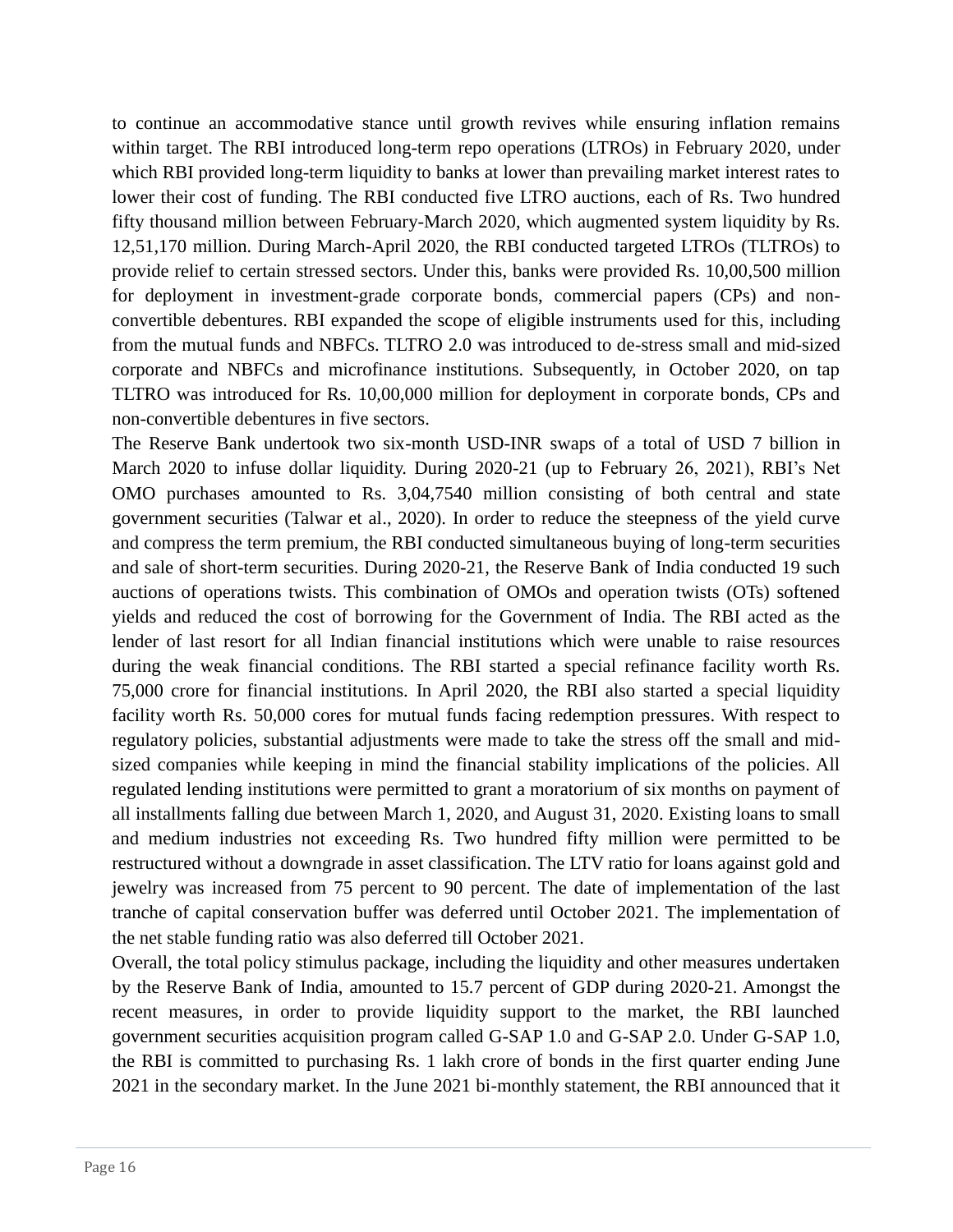would conduct secondary market purchase operations worth Rs. 1.2 lakh crore. Further, the RBI announced a term liquidity facility of Rs. 50,000 crore with tenure of up to 3 years, at repo rate, for ramping up COVID-19-related health infrastructure services.

To mitigate the adverse impact of the second wave of the pandemic on certain contact-intensive sectors, the RBI, in June 2021, announced an on-tap liquidity window aggregating Rs. 15,000 crore, which will be open till March 31, 2022. In the wake of COVID-19 pandemic related disruptions, RBI permitted lending institutions to (i) extend the moratorium on term loan installments and interest on working capital facilities for six months from March 1, 2020, to August 31, 2020, in case of qualifying borrowers, without any impact on their 'standard' status; and (ii) restructure credit facilities meeting the prescribed criteria, without any consequent downgrade in asset classification. In September 2020, RBI notified the financial parameters and the sector-specific thresholds to be considered while finalizing resolution plans for exposures other than personal loans under the resolution framework (recommended by an expert committee). Two 6-month US dollar/INR sell/buy swap auctions were conducted on March 16 and March 23, 2020, cumulatively providing dollar liquidity amounting to US\$ 2.7 billion.

**Impact of Policies:** India started showing signs of recovery from the Q2: 2020-21. By Q3: 2020- 21, all sectors except trade, hotels, transport and communication exhibited positive growth rates. However, the contraction in trade, hotels, transport and communication sector had moderated significantly. Signs of nascent recovery were also visible on the demand side. Real GDP increased by 0.5 percent during Q3: 2020-21 and 1.6 percent during Q4: 2020-21 on the back of 2.7 percent growth in private consumption. Evidence from data is substantiated by several empirical studies that have measured the effectiveness of policies during COVID-19.

**Results:** RBI finds a clear distinction of the fiscal multipliers across economic uncertainty regimes. Contrary to the theoretical assertion, RBI finds that spending multipliers are higher during increasing uncertainty phases for India. The positive fiscal shock persists for only one year under increasing uncertainty. Accommodative monetary policy under increasing uncertainty has a significant impact on GDP. GDP dropped on impact and then moved into positive territory on average by quarter 3 and rose permanently thereafter. The response of inflation is muted until the second quarter, peaks by quarter 3 and then peter out by quarter 4 in the case of India under increasing uncertainty and negative interest shock; however, it does not seem to be much effective. Accommodative monetary policy under decreasing uncertainty, on the other hand, has a permanent positive impact on inflation with some price puzzles. With respect to other SAARC economies, the response of output to a fiscal shock is muted in the short run but rises significantly in the medium term. Under decreasing uncertainty, however, output peaks by the first year and then gradually diminish in impact. With respect to an accommodative monetary policy shock, under decreasing uncertainty, GDP remains muted for one year and then picks up and attains a peak by the third year in SAARC economies. On the other hand, RBI observes the price puzzle with respect to the response of inflation until the first year, irrespective of the uncertainty regime. Inflation attains a peak by the second year under decreasing uncertainty. Under increasing uncertainty, the inflation response is erratic and volatile.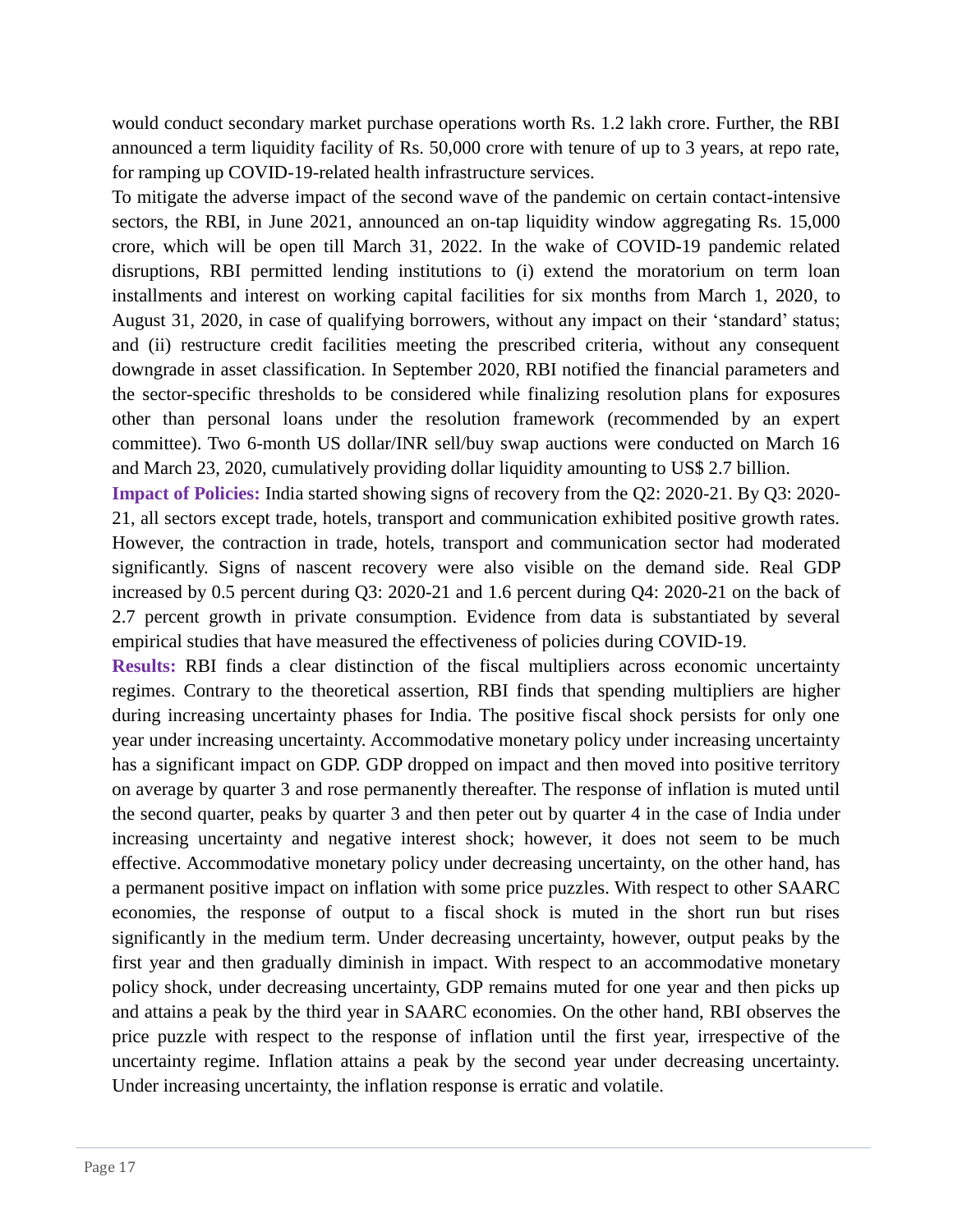However, both fiscal and monetary policy has contributed significantly to the process of recovery so far under extreme uncertainty. The government's foresightedness in maintaining the productive capacity to meet pent-up demand upon unlocking of the economy coupled with central banks' commitment to maintaining liquidity and financial conditions in the economy in line with the accommodative stance is expected to bolster long term economic growth. Finally, with domestic vaccinations likely to speed up this year, the economy may get back on track particularly the contact intensive sectors like trade, hotels and transport, which provide employment to large sections of the population.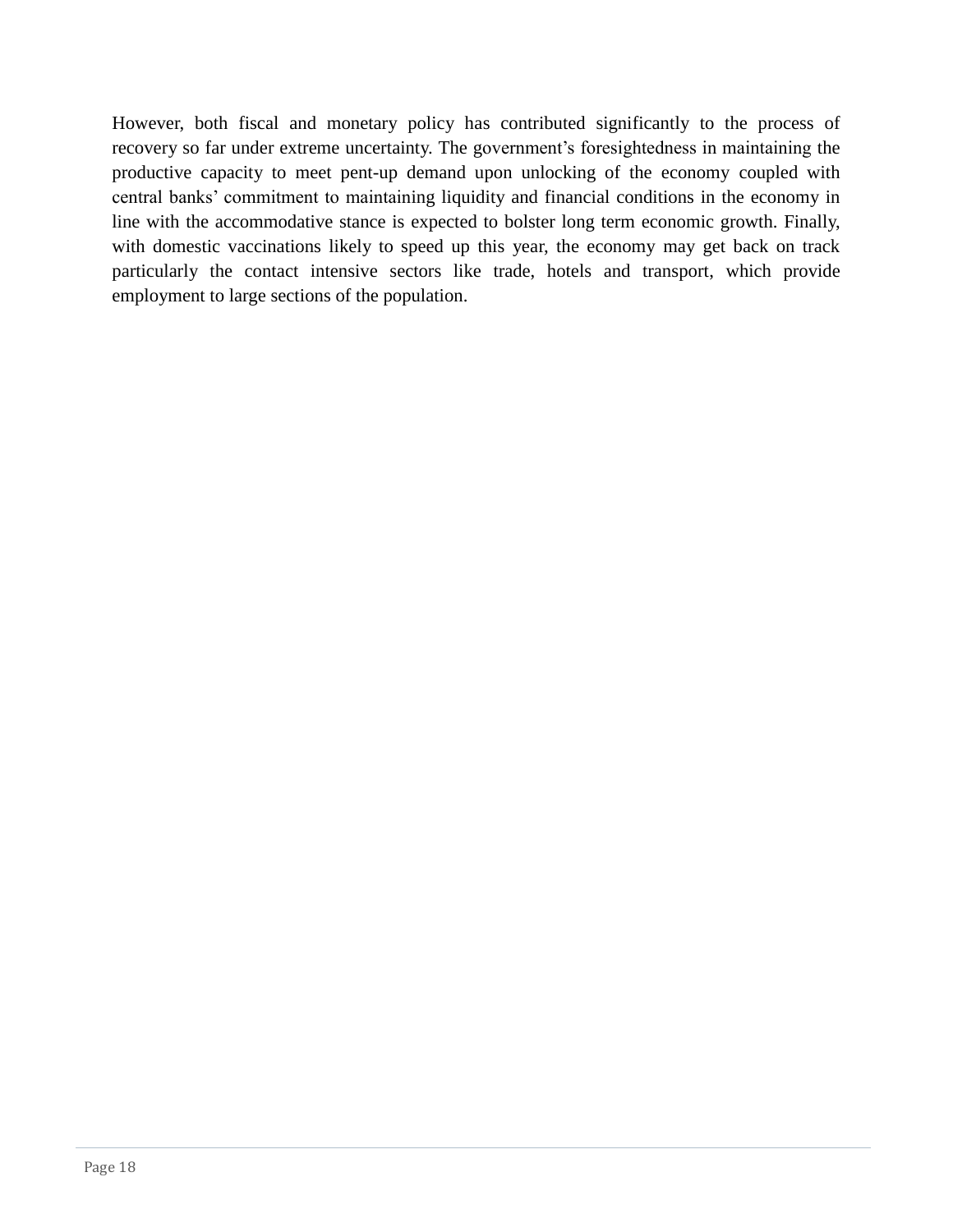### <span id="page-21-0"></span>2.5. Maldives

The COVID-19 pandemic has been by far the worst crisis faced by the Maldives in a very long time. The economy of Maldives is highly dependent on the tourism sector that contributes to over a quarter of the GDP. Due to unprecedented hits to the tourism sector, the Maldives faced the worst economic downturn, with GDP contracting by 32.0 percent in 2020.

#### **COVID-19 and its impact:**

In the Maldives, the first cases of COVID-19 were recorded on March 7, 2020. As the very first measure, the Maldives established thermal screening, local testing facilities, travel advisories, and designated quarantine centers. With the increase in cases, the health authorities announced several restrictive measures. A State of Public Health Emergency was declared on March 12 2020. The first case of local transmission was recorded on April 15 2020. As a result of the lockdown, the tourism industry faced huge losses and many individuals lost their source of income generation and had to face a lot of hardship.

#### **Immediate Consequences:**

The Maldives Monetary Authority, along with the Ministry of Finance, revised down the economic outlook. A decrement of 59.6 percent was recorded in the revenue collection in April 2020, while it further declined by 81 percent in May 2020 when compared to 2019. As a result of the border, the overall tourism industry with February 2020 registering a decline of 11 percent and in March 2020 marked decline of 63 percent. As the real GDP of Maldives is mainly driven by the developments in the tourism industry, any decline in arrivals will significantly dampen overall growth. Accordingly, five scenarios were computed to forecast the arrivals as well as bednights for the year 2020.

Taking these into consideration, new forecasts were generated where the real GDP ranged between -7.7 percent and -29.7 percent. Tourism 2020 initial est. 9.6 percent due to COVID-19 ranged between -30.6 percent to -74.8 percent; wholesale, retail initial trade est. 9.3 percent due to COVID-19 ranged between -6 percent to -23.4 percent, Construction and real estate initial est. 9.3 percent due to COVID-19 ranged between -1 percent to -33.7 percent, Transport and communications est. 7.6 percent due to COVID-19 ranged between -7.4 percent to -11.8 percent. **Post re-opening:**

After almost four months of border closure, the tourism industry re-opened on July 15 2020, with enhanced precautionary measures against COVID-19. But the pace of recovery was slow from July to September 2020. In September, the recovery pace slightly increased mainly due to the start of the Russian flight and new charter flights. In the subsequent months until November 2020, the sector slowly started recovering and during December 2020, the Maldives reached its new target of achieving 100,000 tourists post reopening, ahead of the projections. The pace of recovery boosted during December 2020 with the peak season. Post the re-opening, the dynamics of the tourism sector also changed. Before the pandemic, the average stay was recorded at around 6.5 days. The average stays post re-opening had increased to around 9 days. By the end of 2020, the average stay recorded in the Maldives was 7.2 days. The top 5 markets post the re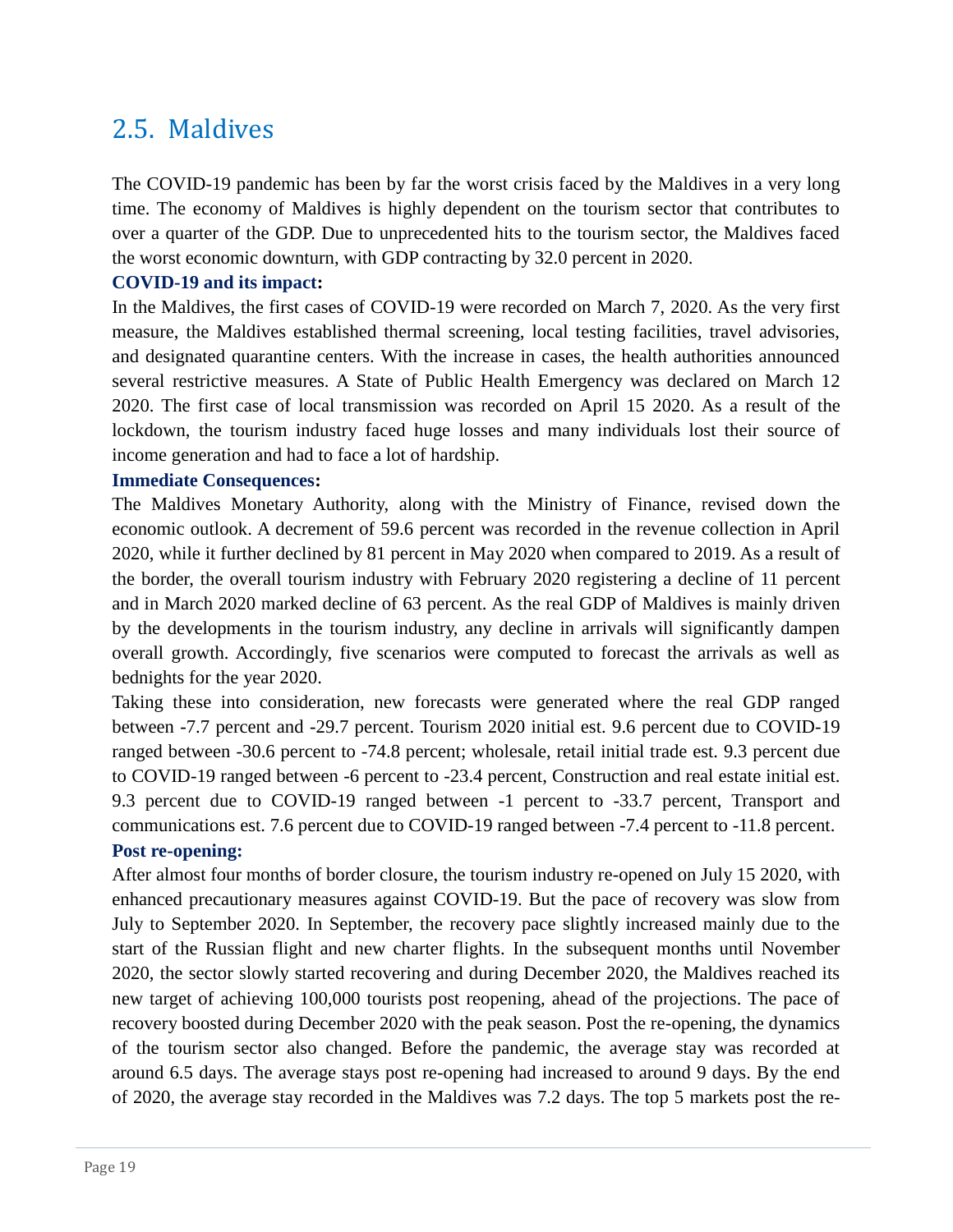openings include India, Russia, Ukraine, Kazakhstan, and Germany. However, the real GDP declined by 5.1 percent in quarter 1 compared to the corresponding quarter of 2019; the decline was much larger in Q2 and Q3, registering at -52 percent and -44.2 percent, respectively. This decline stemmed mainly from the decline in the performance of the tourism and transport and communication sector.

#### **Revised outlook for 2020 and 2021:**

With the better than expected performance in GDP and the tourism industry, the forecasts were revisited in October 2020. In the moderate case, the GDP was expected to decline by 29.3 percent in 2020, while it was expected to rebound by 13.5 percent in 2021. Although the arrivals and bednights were forecasted to decline by 73 percent and 67 percent, respectively, the actual arrivals and bednights registered at -67 percent and -63 percent, respectively. By the end of 2020, total arrivals registered at 555,494, of which 172,568 were recorded during July-December 2020. Overall, the country was able to achieve only 32 percent of the 2019 levels in terms of arrivals. Total bed nights registered at 3,984,712 in 2020 with 1,243,435 post reopening. The tourism forecast for the year 2020 surpassed the optimistic case while the bed nights registered between the moderate and optimistic case. The revenue received via the Maldives Inland Revenue Authority in the first quarter of 2021 is also better than expected, boosting the foreign currency reserves as well. As of May 24 2021, total tourist arrivals to the country registered at 444,085, with an average of 3,084 tourists per day. The actual revenue received by MIRA also started surpassing the forecasts.

#### **Measures to stabilize the situation:**

The Maldives Monetary Authority has been mandated to maintain the price stability in the economy. In this regard, the MMA manages the liquidity in the banking system through monetary instruments in order to reduce the pressure on the exchange rate. As such, the authority had increased the amount of foreign exchange provided to the market from April 2020 onwards to address the difficulties in the foreign exchange market due to the COVID-19. This increase was mainly targeted towards the imports of necessities such as medical and food. Moreover, to help mitigate the pressures faced by the commercial banks, the MMA reduced the minimum reserve requirement (MRR) from 10 percent to 7.5 percent during April 2020. In addition, during July 2020, the MRR for foreign currency was further reduced to 5 percent. Several regulatory measures were also taken in March 2020 to facilitate a moratorium on loan repayments for a minimum of 6 months for those affected by the COVID-19 situation. The regulatory leeway was in effect until March 31 2021. In addition, short-term fixed deposit investments were made available to financial institutions as and when required. As the MMA utilizes the reserves assets to cater to the foreign exchange requirements, further measures were taken to boost the reserves. As such, the repayment of the USD150 million swap repayment extended USD250 that was availed in December 2020.

The government also initiated several fiscal policy responses. As such, the government had announced an economic relief package that consisted of some of the following measures.

a) Provision of working capital loans to businesses and individuals at a low interest.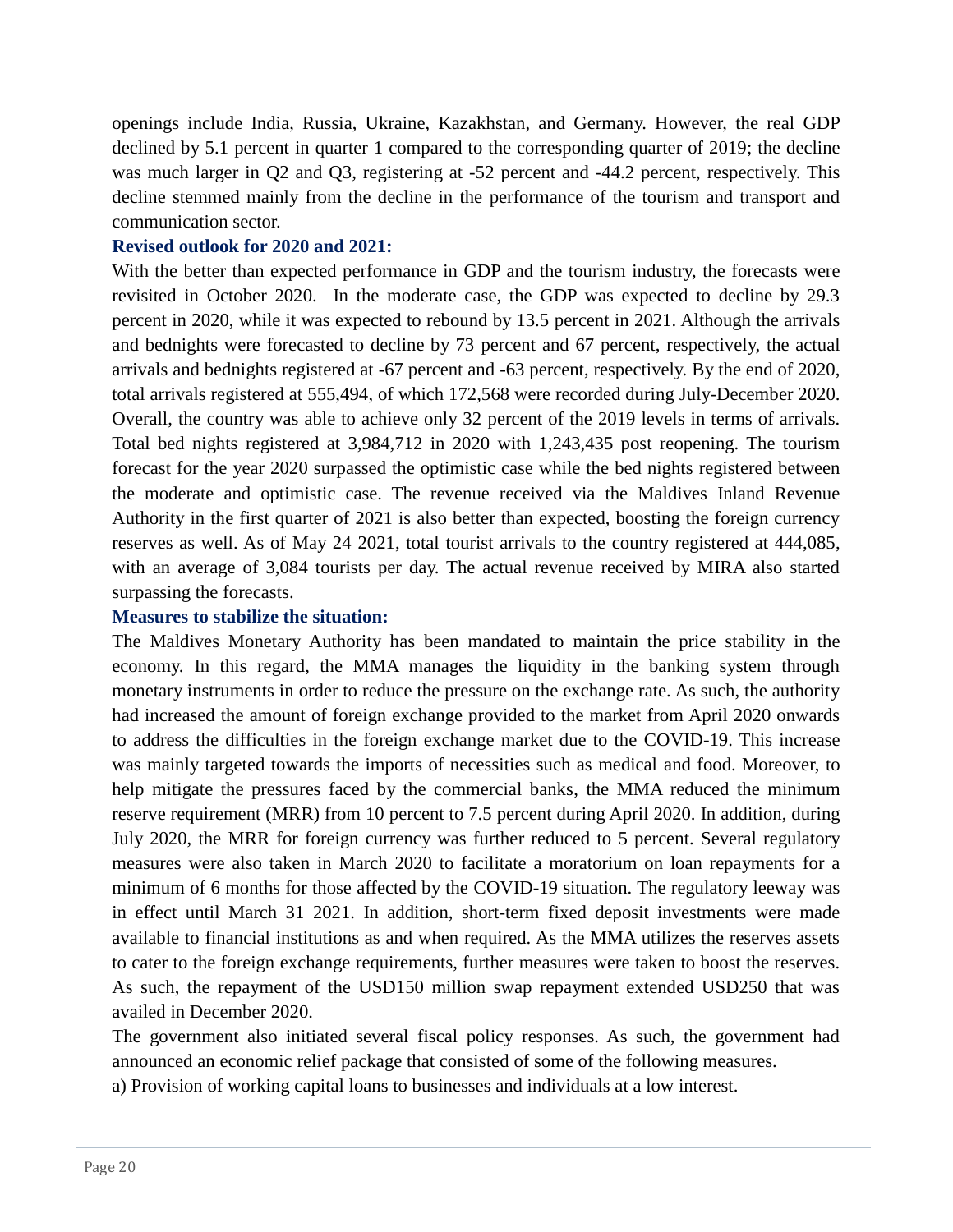b) Discounts on electricity and water bills up to 40 percent and 30 percent respectively for two months.

c) A debt moratorium of 6 months for individuals, businesses, and students abroad.

d) Income support allowances for those unemployed due to COVID-19.

In addition, the 'COVID-19 front line allowance' was introduced to incentivize the frontline workers. The government also received donor financing from several institutions such as the Asian Development Bank, the International Monetary Fund, the World Bank, the Government of India, etc.

To reduce the strain on the economy, several other measures were adopted. The government planned several measures to cut back expenditure. Some of the areas where expenditure cuts were proposed are: i) Reduce travel and training; ii) Temporarily stop recruitment of new civil servants; iii) Cut back salaries of parliament members and political appointees above the deputy minister level by 20 percent; iv) Reduction in construction and repair work; v) To halt the PSIP projects scheduled for 2020 that had not passed the tendering stage; vi) Reduce grants provided to local councils

#### **Recovery of the industry– Domestic Factors:**

The Maldives was promoted as a haven for tourists because of its long-standing one-island oneresort concept. The industry put a remarkable amount of effort in order to revive the industry. Major highlights include-

- a) The Maldives introduced a three-tier loyalty program under the name "Maldives Border Miles" for international tourists visiting the country.
- b) High-end resorts provided added layers of safety and security for tourists.
- c) Full-year stays and high-speed internet and wellness activities to "Workcation" packages were introduced by resorts.
- d) New direct connections to European countries assisted the pent-up demand created by the Pandemic.
- e) To ensure the safety of tourists, Ministry, in collaboration with Allied Insurance, introduced First Travel Insurance Covering COVID-19 in the Maldives. The insurance package includes two plans; "Allied Inbound" and "Allied Inbound Plus." The packages cover for 7 or more days and are to be purchased before arriving in the Maldives

This effort received a further boost and Maldives achieved the Safe Travels Stamp on September 15, 2020, which is endorsed by the World Tourism Organization.

#### **Recovery of the industry– Global factors:**

Global factors also contributed to the more than average rebound of the industry. Since destinations in Asia pacific were more cautious about opening their borders relative to Europe and America, tourists from these regions had fewer options in the Asian-pacific region. Similar destinations such as Bali, Tahiti, and Phuket have been closed since the pandemic began. Seychelles opened its borders in August 2020 with PCR certification and quarantine requirements. Sri Lanka opened its borders in December 2020 with tight control of tourist movement. Recovery in the Maldives outpaced the recovery in Seychelles in October 2020 and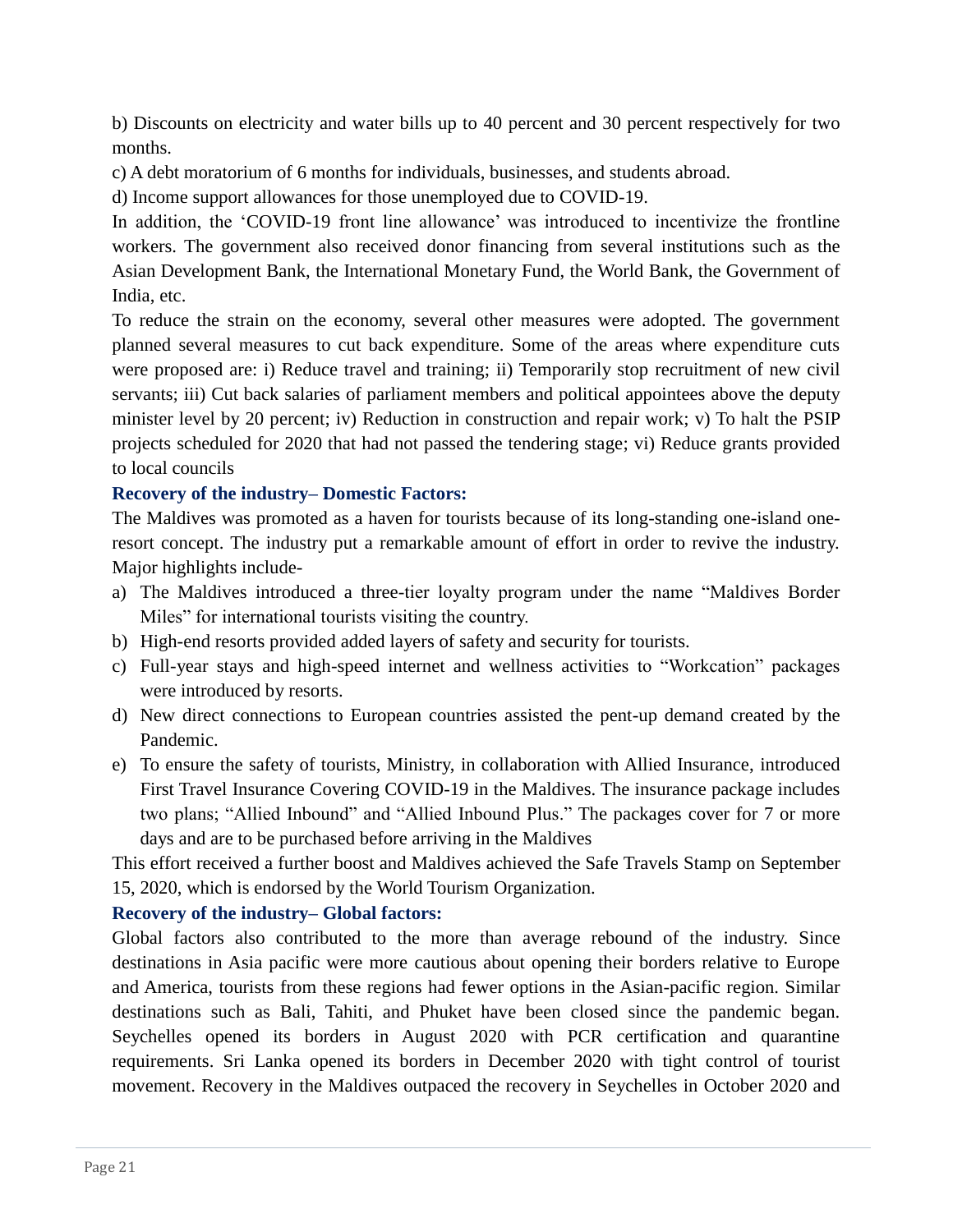has since reached 65 percent of pre-crisis arrivals. However, the recovery has been met with setbacks as major source markets tighten outbound travel restrictions in order to break the chain of transmission within their borders.

On its journey to recovery, Maldives was able to achieve over 100,000 visitors in a span of a month in 2021. As of March 10 2021, the Central/Eastern Europe and South Asia region both surpassed pre-COVID-19 levels, posing above-average growth rates. By the end of the first quarter, total arrivals registered at 298,570, reaching around 62 percent of 2019 levels. However, the country is aware of the downside risks that may occur with the uncertainty around the fluid situation and the emergence of the new variants. For the economy to recover, it is important to have effective containment measures for COVID-19 and the successful implementation of the planned vaccination schedule. The authorities shall continue strict monitoring of all the indicators and the macroeconomic situation to ensure that the economy bears the least level of the downturn in the event of a further worsening.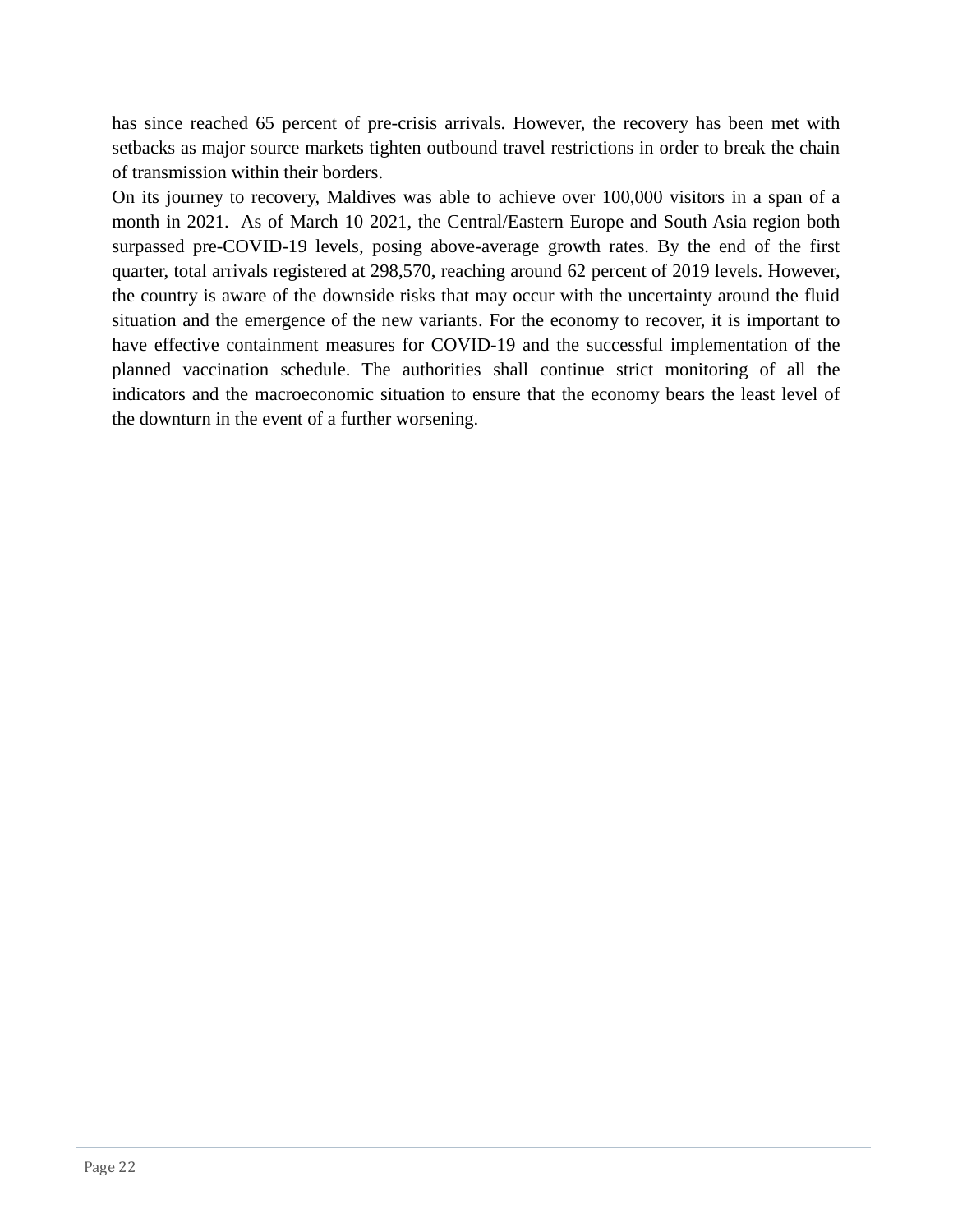# <span id="page-25-0"></span>2.6. Nepal

Like the rest of the world economy, the impact of COVID-19 on Nepal's economy is widespread and profound. Until June 21, 2021, 649,948 people tested COVID-19 positive, and the deaths toll reached 8,772 in Nepal. The real GDP growth of Nepal turned negative (-2.1 percent) in the last fiscal year owing to the COVID-19 pandemic. The second wave of COVID-19 adding downside risks to economic growth (preliminary estimates of 3.9 percent for 2020/21). The lower saving-GDP ratio is indicating a wider resource gap. Despite the COVID-19 pandemic, CPI inflation is contained. Demand deficiency, supply measures, sluggish activities, along with base effect, contributed to lower inflation. The wholesale price index is showing upward movement, which is 8.1 percent in 2021/21. The overall average salary and wage index decelerated 1.5 percent in 2020/21.

In the external sector, both exports and imports gradually recovered in recent months. But uncertainty persists after the second wave of COVID-19. The trade deficit is around 30 percent of GDP. A surplus in Balance of Payments (BoP) is accompanied mainly by workers' remittances. Forex reserves are sufficient to cover the prospective imports of goods and services for 10.3 months. Budgetary operations are affected by the COVID-19 pandemic. Sluggish growth of total expenditure compared to resource mobilization. The public debt-GDP ratio increased to 36.3 percent—gradual pick-up of credit growth. Short-term interest rates are around 4 percent. The base rate is in a declining trend. Upward movement of the stock market is shown, indicated by mcap-GDP ratio.

#### **COVID-19 Pandemic and Policy Responses:**

The government of Nepal and the Central Bank has taken a number of effective policy measures to curb the COVID-19 pandemic. These policy measures are highlighted below:

**A. Containment Measures:** Domestic and international flight suspension started on March 22, 2020). Nationwide lockdown and closure off and boarder started on March 24, 2020. Mandatory requirement of PCR negative report and 14-day quarantines for suspected COVID-19 cases. Series of lockdown and activity resumption orders imposed based on a number of COVID-19 cases (from 1st to 2nd wave).

**B. Fiscal/Budgetary Measures:** Increments in health sectors pending for medical supplies, equipment, insurance coverage, quarantines, etc. Exemption of import duty on specified medical supplies imposed. Food distribution for the vulnerable group in coordination with local municipalities was started. Tax-filing deadlines extended. Business continuation scheme (fund) for COVID-19 affected business: credit facility through BFIs at 5 percent interest rate.

**C. Monetary Financial Measures:** Nepal Rastra Bank (NRB) reduced policy rates in response to the pandemic. CRR reduced from 4 percent to 3 percent. Bank rate re-fixed from 6 percent to 5 percent. Repo rate cut off from 4.5 percent to 3.5 percent. The provision of counter cyclical Buffer was suspended. The interest and principal of the borrowers due were facilitated in mid-April deferred to mid-July 2020. BFIs required to provide 10 percent discount on interest due in mid-April 2020 if the payment is made in the same month. The repayment period of short-term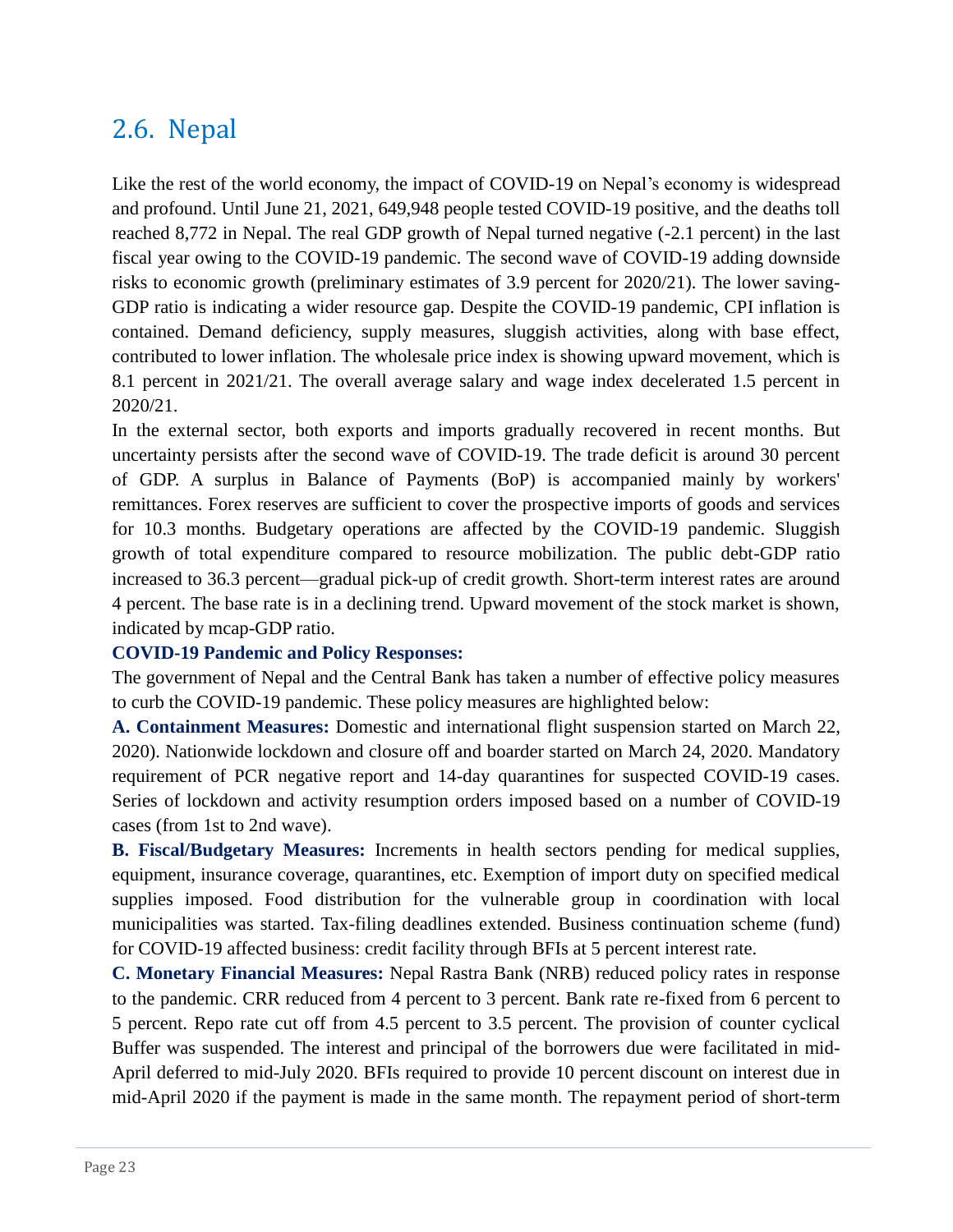loans such as working capital loans due was provided in mid-April 2020 extended for 60 days. Credit extended to private health in situations for expanding-19 patients classified as Priority Sector Lending. Moreover, BFIs (Bank and Financial institutions) are required to lower interest rates by 2 percentage points from the interest rate level of mid-April 2020 in specified sectors. The interest and principal of the borrowers deferred to mid-July 2020. On July 17 2020, after the monetary policy announcement, repo rate further decreased from 3.5 percent to 3 percent. Loanto-value (LTV) ratio increased from 65 to 70 percent on margin nature loans against the collateral of shares.

**D. Refinance Facilities:** NRB extended refinances fund (5 times of existing). Special refinance facility fixed at 1 percent. BFIs allowed restructuring MSMEs refinance at 2 percent and other refinance at 3 percent. Borrowers to pay 3 percent 5 percent and 5 percent, respectively.

**E. Moratorium, Loan Restructuring and Rescheduling:** NRB Provided deferment of the installment and interest payment of loans extended to COVID-19 affected professions/ businesses from and rescheduling loans after collecting 10 percent of interest. Credit to Deposit Cum Core Capital (CCD) Ratio increased from 80 percent to 85 percent until July 2021 to increase resource availability. Relaxation in the computation of capital adequacy has been initiated. Countercyclical buffer suspended until mid-July 2021. Loans classified underpass category in mid-January 2020 could be classified in the same category in mid-July 2020. The Upward revision of the digital transaction limit was initiated. NRB also rescheduled loans further upon the request of borrowers' plans. Moreover, ease of forex transactions for the imports of COVID-19 related medicines and medical equipment has been initiated. BFIs were instructed to provide loans at a base rate to the health service providers, hospitals and oxygen industries for installing oxygen/liquid oxygen plants. Special refinance facility of up to Rs. 500 million was allotted for oxygen plants. BFIs are also directed not to issue debt recovery notice and any kind of penalty and extra charge from the borrower during the lockdown. BFIs encouraged to provide digital banking services and interest discounts. Further, BFIs are directed to allocate CSR funds in COVID-19 related health sector.

#### **COVID-19 Impact:**

The NRB conducted an online survey to assess the preliminary impact of COVID-19 on businesses. The initial survey was conducted in June 2020, followed by the first and second follow-up survey in Nov 2020 and April 2021, respectively. The major findings of the survey are: i) 81.2 percent of businesses were in full operation in April 2021 compared to 54 percent in Nov 2020 and 4.1 percent only in July 2020; ii) Compared to the pre-COVID-19 level, the average employment in the businesses reached 93.8 percent, while such figure was 87.5 percent in Nov 2020 and 77.5 percent in July 2020. Compared to the pre-COVID-19 level, production of all types of business reached 61.4 percent in April 2021, which was 50.5 percent in Nov. 2020 and 28.8 percent in July 2020; ii) Despite the improvements in business operations, employment and production as shown by the latest survey, the present situation is worse than before due to 2nd wave of COVID-19 and the containment measures undertaken since April 29 2021.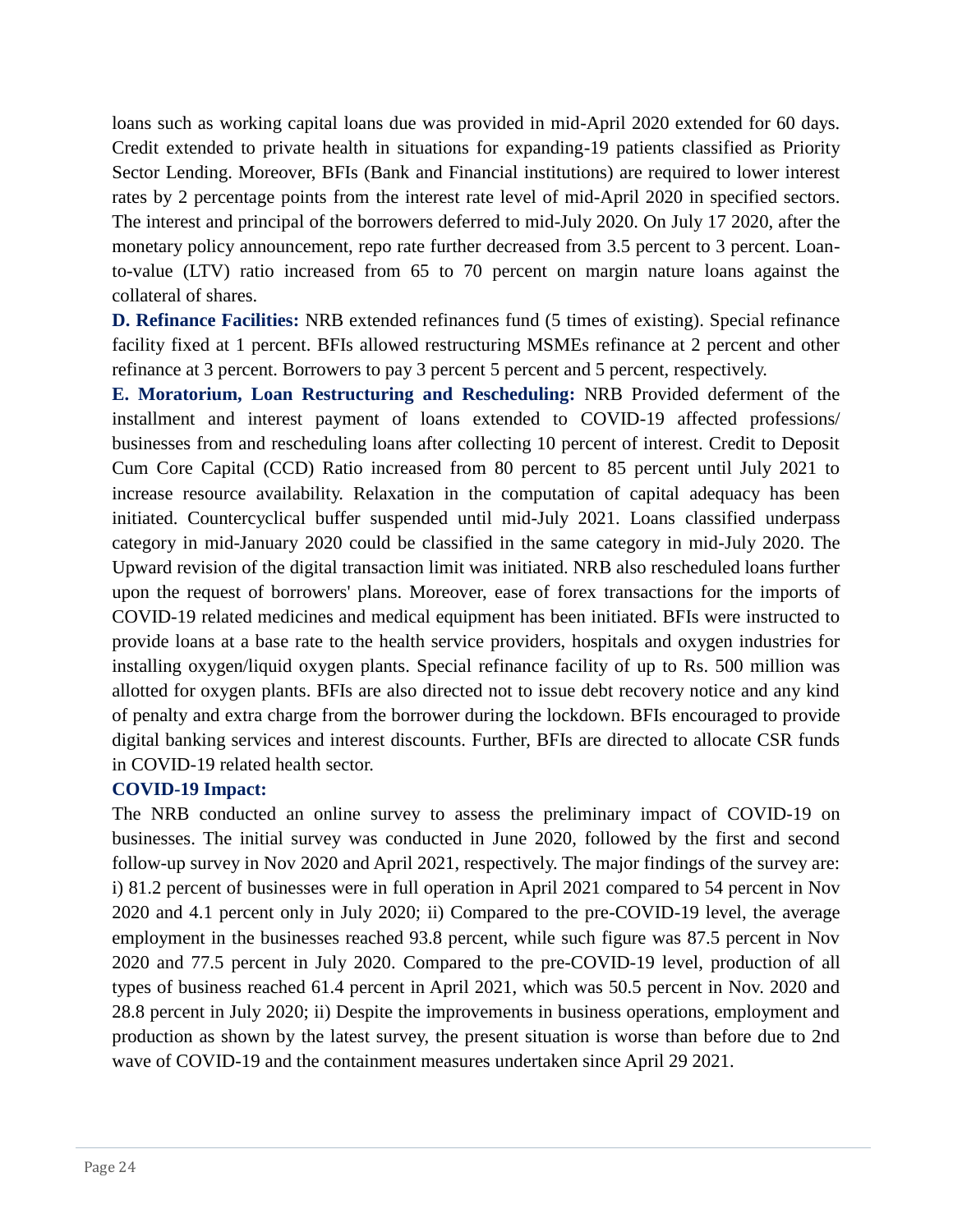COVID-19 had an impact on asset quality (NPL) of the banking sector of Nepal. High Capital Adequacy Ratio (CAR) decreased to 13.64 percent in mid-April 2021 from 14.16 percent in mid-July 2020. There was downward pressure on the profitability of the banking sector. The gradual change in traditional banking habits was due to the increased use of digital banking-Fintech.

The recommendations are: i) To implement the close monitoring of the situation (COVID-19 impact on the economy) and formulating fiscal-monetary policy responses; ii) To increase the financial and macroeconomic ability to be placed at the center while making policy relaxations and providing relief; iii) To emphasize on proper coordination between government, central bank and the public at large and necessary to have international (bilateral, regional, multilateral) coordination and support.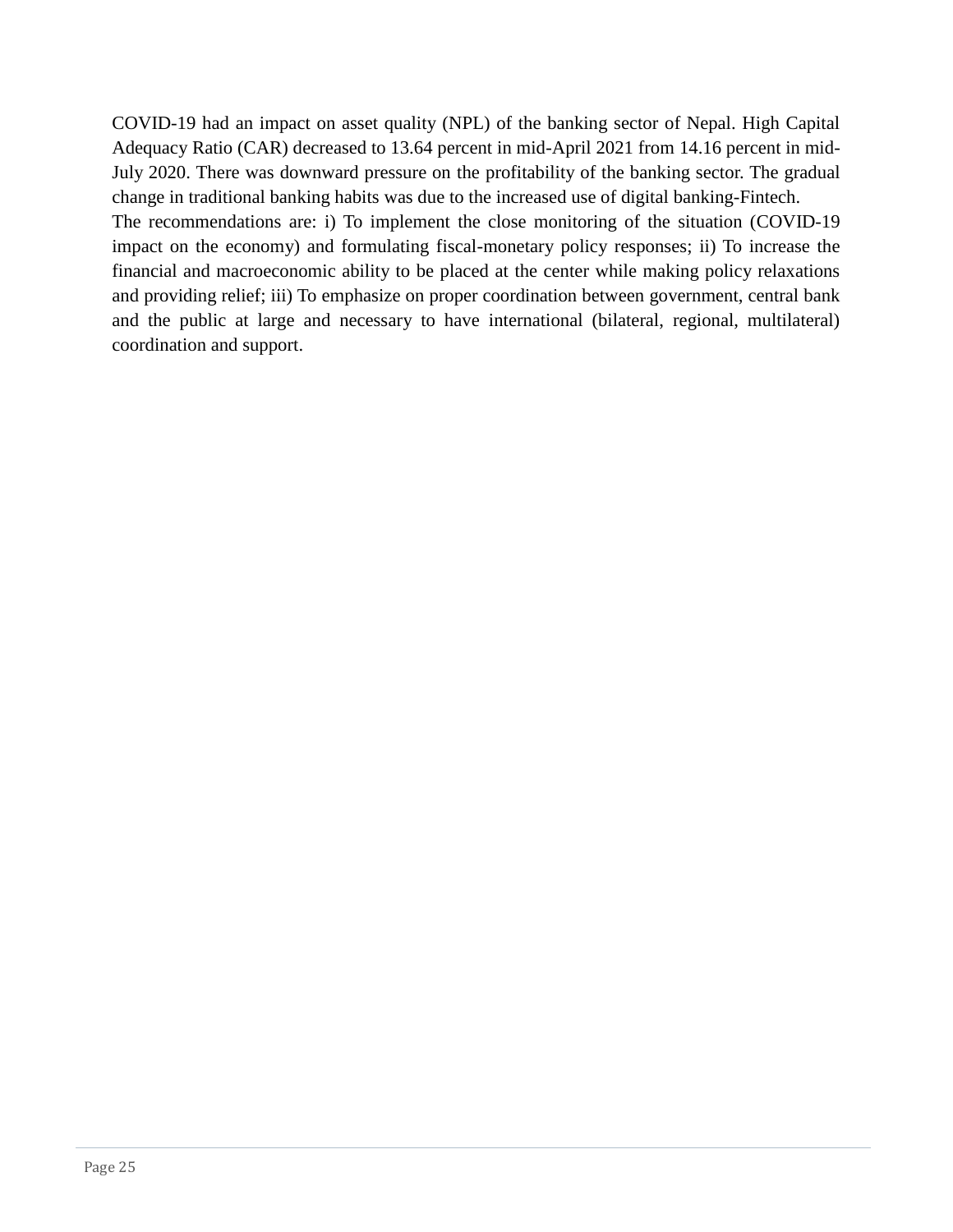### <span id="page-28-0"></span>2.7. Pakistan

The Government of Pakistan and the State Bank of Pakistan (SBP) implemented supportive fiscal and monetary policy measures from the onset of the shock, including cash grants to lowincome households, tax relief, and additional health spending (including a salary increase for healthcare workers). The FY2021 provincial budgets also provided tax relaxations and sizeable increases in expenditure allocations, especially on health services. On the other hand, the SBP introduces new refinance schemes and incentivizes SMEs and manufacturing industries to ensure a smooth banking system and sustainable economic activity.

**Countering COVID-19: Measures by State Bank of Pakistan**

- 1. COVID-19 Monetary Policy: SBP reduces policy rate by a cumulative 625 bps
- 2. COVID-19 Investment: Facilitating New Investment Temporary Economic Refinance Facility (TERF)
- 3. COVID-19 Loans: Loan Extension and Restructuring Package
- 4. COVID-19 Health: Supporting the Health Sector to Combat the Virus Refinance Facility for Combating COVID-19 (RFCC)
- 5. COVID-19 Employments: SBP Rozgar Scheme

#### **Other Measures:**

- a) As of November 13 2020: Rs. 238 billion Loans Approved for Wages
- b) As of April 16, 2021: Rs. 27.632 billion Approved for SME
- c) As of April 16, 2021: Rs. 11.574 billion Approved for Agriculture Financing
- d) As of April 16, 2021: Rs. 121.280 billion Approved for Microfinancing
- e) As of May 17 2021: 97 percent of ATMs available

SBP schemes are playing an important role in improving cash flows of businesses and households, preventing unemployment and facilitating investments.

| SBP's Economic Policy Support Measures (billion rupees and as a percent of est. GDP, as of |                                       |  |  |  |
|--------------------------------------------------------------------------------------------|---------------------------------------|--|--|--|
| March 24 2021                                                                              |                                       |  |  |  |
| Interest rate benefit                                                                      | Rs. 470 billion (1.1 percent of GDP)  |  |  |  |
| Loan deferment                                                                             | Rs. 657 billion (1.6 percent of GDP)  |  |  |  |
| Loan rescheduling                                                                          | Rs. 246 billion (0.6 percent of GDP)  |  |  |  |
| Rozgar scheme                                                                              | Rs. 238 billion (0.6 percent of GDP)  |  |  |  |
| Support for hospitals $\&$ new investment/BMR                                              | Rs. 548 billion (1.3 percent of GDP)  |  |  |  |
| Total                                                                                      | Rs. 2159 billion (5.2 percent of GDP) |  |  |  |

#### **COVID-19 Monetary Policy: SBP reduces policy rate by a cumulative 625 bps**

In response to falling inflation and domestic demand, SBP has proactively eased monetary policy to support growth and employment. Also, Pakistan has undertaken one of the fastest and largest policy rate cut among some selected emerging markets.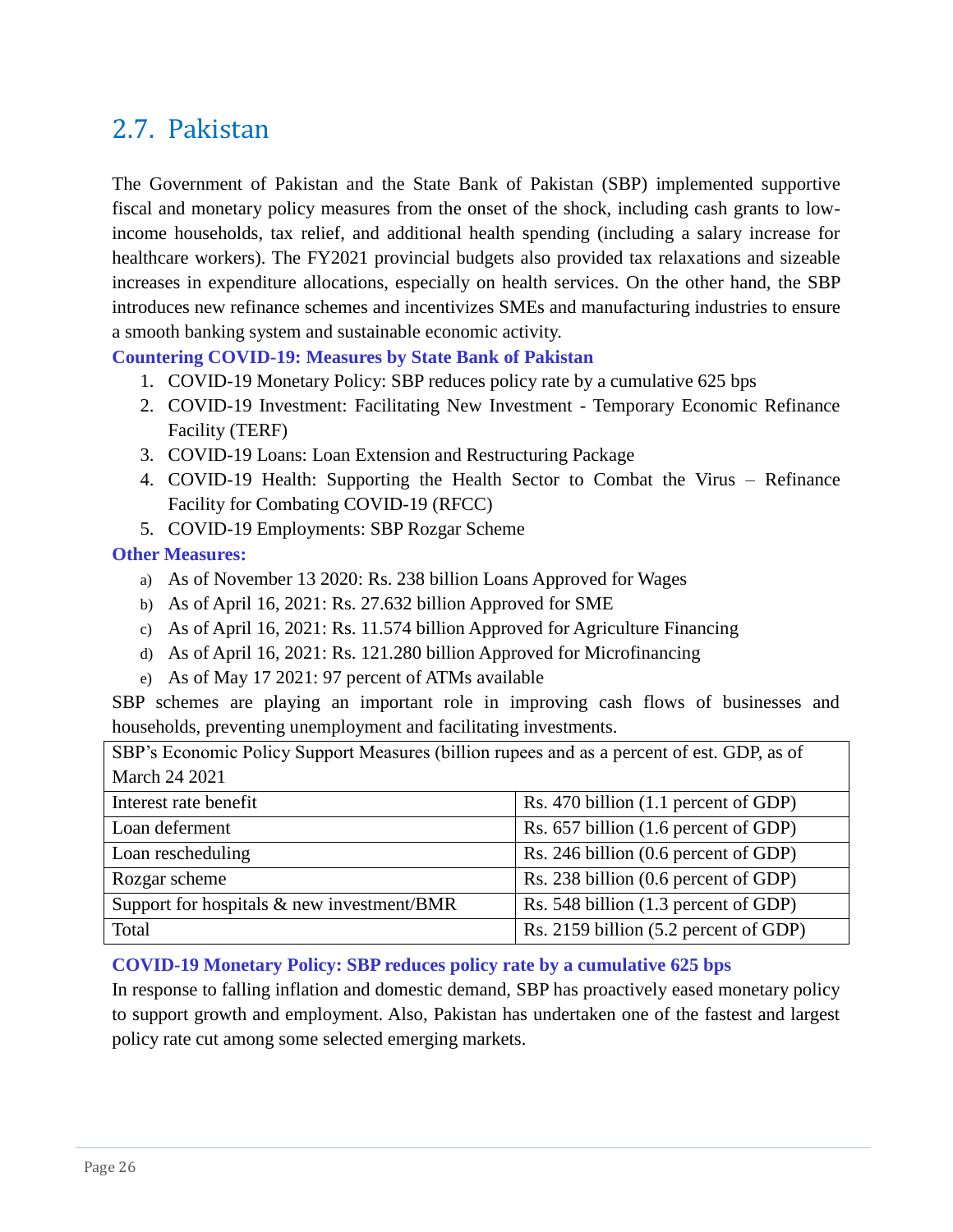#### **COVID-19 Investment: Facilitating New Investment - Temporary Economic Refinance Facility (TERF)**

To facilitate new investment, SBP announced Temporary Economic Refinance Facility. The requested amount has increased from Rs. 51.4 billion for 49 applicants in May'20 to Rs. 690 billion for 674 applicants in Mar'21 while over this period approved amount have increased to 435.7 billion for 628 applicants from Rs. 2.7 billion for 5 applicants.

**COVID-19: Loans (Extension and Restructuring package)**

SBP provided relief for loan restructuring to borrowers to combat economic disruptions and introduced a loan deferment policy to ease cash constraints of borrowers.

| Loan Category                | No. of       | Particulars of Approved Applications |              |          |
|------------------------------|--------------|--------------------------------------|--------------|----------|
|                              | Applications | No. of                               | Percent of   | Amount   |
|                              | Received     | Applications                         | Accepted     | Approved |
|                              |              | Accepted                             | Applications |          |
| Corporate/Commercial         | 3,172        | 2,878                                | 90.73        | 717.853  |
| <b>SME</b>                   | 10,835       | 10,406                               | 96.04        | 27.632   |
| <b>Consumer Finance</b>      | 100,519      | 65,161                               | 64.82        | 22.359   |
| <b>Housing Finance</b>       | 2,959        | 2,140                                | 72.32        | 10.082   |
| <b>Agriculture Financing</b> | 29,954       | 27,216                               | 90.86        | 11.574   |
| Microfinancing               | 1,736,113    | 1,717,665                            | 98.94        | 121.280  |

Debt Relief Scheme (as of April 16, 2021):

#### **COVID-19 Health: Supporting the Health Sector to Combat the Virus – RFCC**

SBP introduced time-bound refinance facility for hospitals and new investments. As of May 20 2021, Rs. 12.4 billion loans have been approved for hospitals and Rs. 436 billion loans have been approved for investment. Under the Refinance Facility for Combating COVID-19, the requested amount has increased from Rs. 5699 million in April' 20 to Rs. 17418 million in April 2020. On the other hand, the approved amount has been increased from Rs. 3730 million to Rs. 12568 million in the same time period.

#### **COVID-19 Employments: SBP Rozgar Scheme**

SBP introduced a Rozgar scheme to prevent layoffs by financing wages and salaries of employees. Since the introduction of Risk Sharing Facility (RSF) in Rozgar Scheme in May 2020 to November 13, 2020, 2603 SMEs and Small corporates with sales turnover up to Rs. 69.4 billion against which Rs. 56.2 billion have been approved. Significant growth in SBP Rozgar Scheme is reflected through an increase in amount under all three categories i.e., requested amount, approved amount and disbursed amount. The requested amount has increased from less than Rs. 1 billion by the end of April, 2020 to more than Rs. 276 billion by November 13, 2020, while over this period approved amount and disbursed amount have increased to Rs. 238.2 billion and Rs. 212.4 billion from Rs. 24 million and Rs. 23 million, respectively.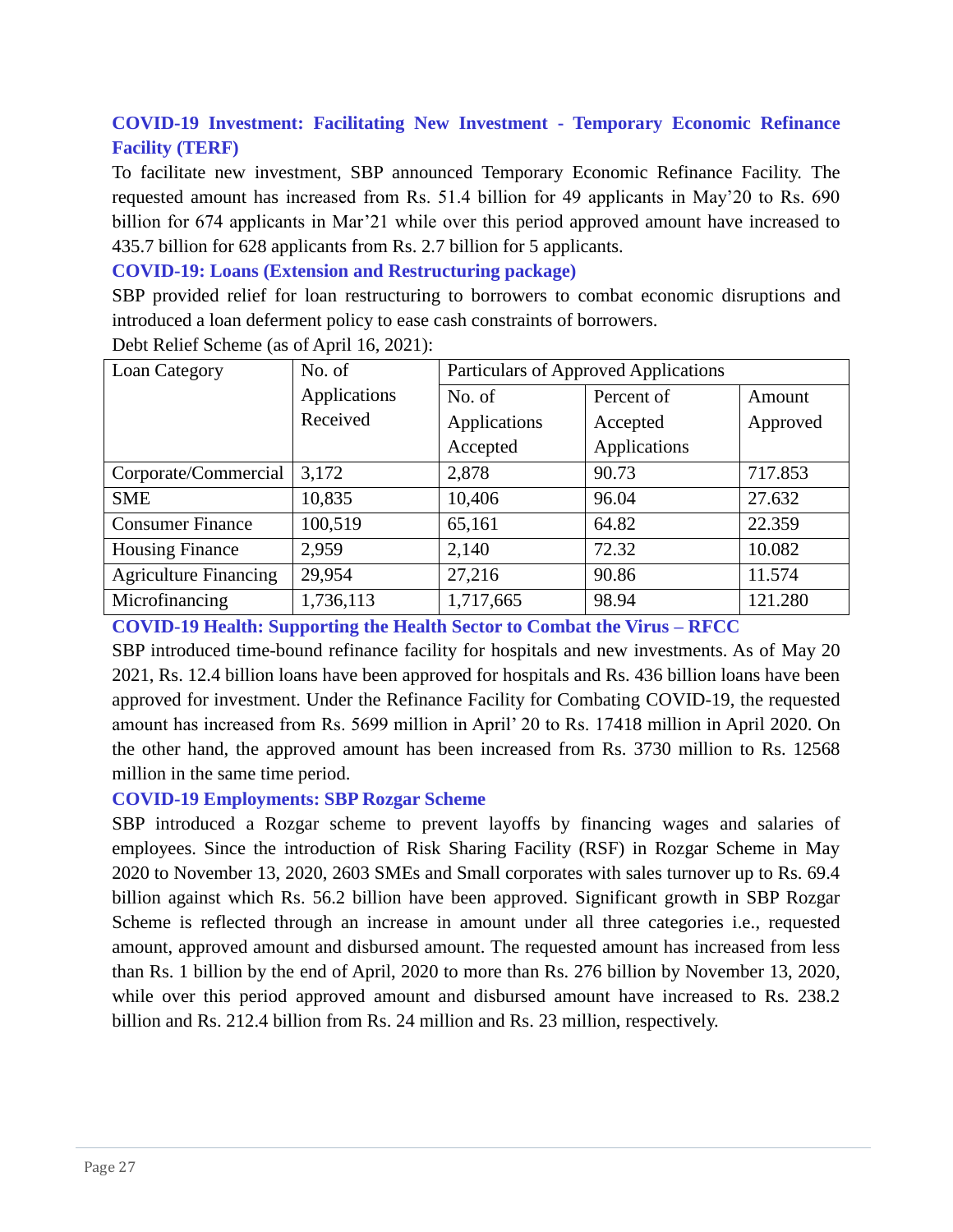### <span id="page-30-0"></span>2.8. Sri Lanka

The pandemic has affected all spheres of the economies, altered the emerging economic models to their core and turned inwards to stay resilient through the transition to new normal and there was no exemption for Sri Lanka as well. Despite the limited fiscal scope, extraordinary fiscal stimulus measures were implemented by the Government of Sri Lanka under faltered growth. The Central Bank also took a series of policy measures to reduce the interest rates, to improve the market liquidity and provided financing support to the Government while helping businesses and individuals affected by the outbreak of COVID-19.

Sri Lanka is a middle-income country with a Gross Domestic Production (GDP) of around USD 80 billion. There were three COVID-19 waves in Sri Lanka, first in March 2020, second in early October 2020 and the current third wave from late April 2021. After recording low economic growth over consecutive few years, alongside the global economic downturn induced by the COVID-19 pandemic, the Sri Lankan economy contracted by 3.6 percent in real terms in 2020. During the second quarter of 2020, where the total lockdown was in place, the economy contracted by 16.4 percent. In nominal terms, the Sri Lankan economy contracted by 0.3 percent in 2020, compared to the expansion of 5.1 percent in the previous year. This, along with the depreciation of the Sri Lankan rupee, caused the overall size of the economy to contract to US dollars 80.7 billion in 2020 from US dollars 84.0 billion in the previous year, and per capita GDP to decline to US dollars 3,682 in 2020 from US dollars 3,852 in 2019. Reflecting the effects of the pandemic, the unemployment rate increased to 5.5 percent in 2020 from 4.8 percent in the previous year. With the mobility restrictions imposed to curtail the spread of the COVID-19 outbreak, the labor force participation rate (LFPR) declined to 50.6 percent in 2020 from 52.3 percent recorded in the preceding year.

#### **Policy Measures adopted since the COVID-19 Outbreak.**

#### **Fiscal policy measures in response to COVID-19**

- a) Establishment of a COVID-19 Healthcare and Social Security Fund
- b) Granting tax exemptions on importation and supply of pharmaceutical machinery, medical instruments and drugs required for the provision of the COVID-19 pandemic
- c) Cash allowance for lower-income families living in locked-down areas across the nation
- d) Introduction of the one-month grace period to the general public for the payments of utility bills
- e) Extending the payment deadlines for Value Added Tax for the months of February and March until April 30, 2020
- f) Relief measures for SMEs such as wavering of income tax arrears and granting grace period to settle taxes in arrears/default, extension on seizure notices, and extension of the dates for the payment of taxes and filing tax returns

#### **Monetary and Financial policy measures in response to COVID-19**

a) The key policy interest rates, i.e., the Standing Deposit Facility Rate (SDFR) and the Standing Lending Facility Rate (SLFR) were reduced by a total of 250 basis points on five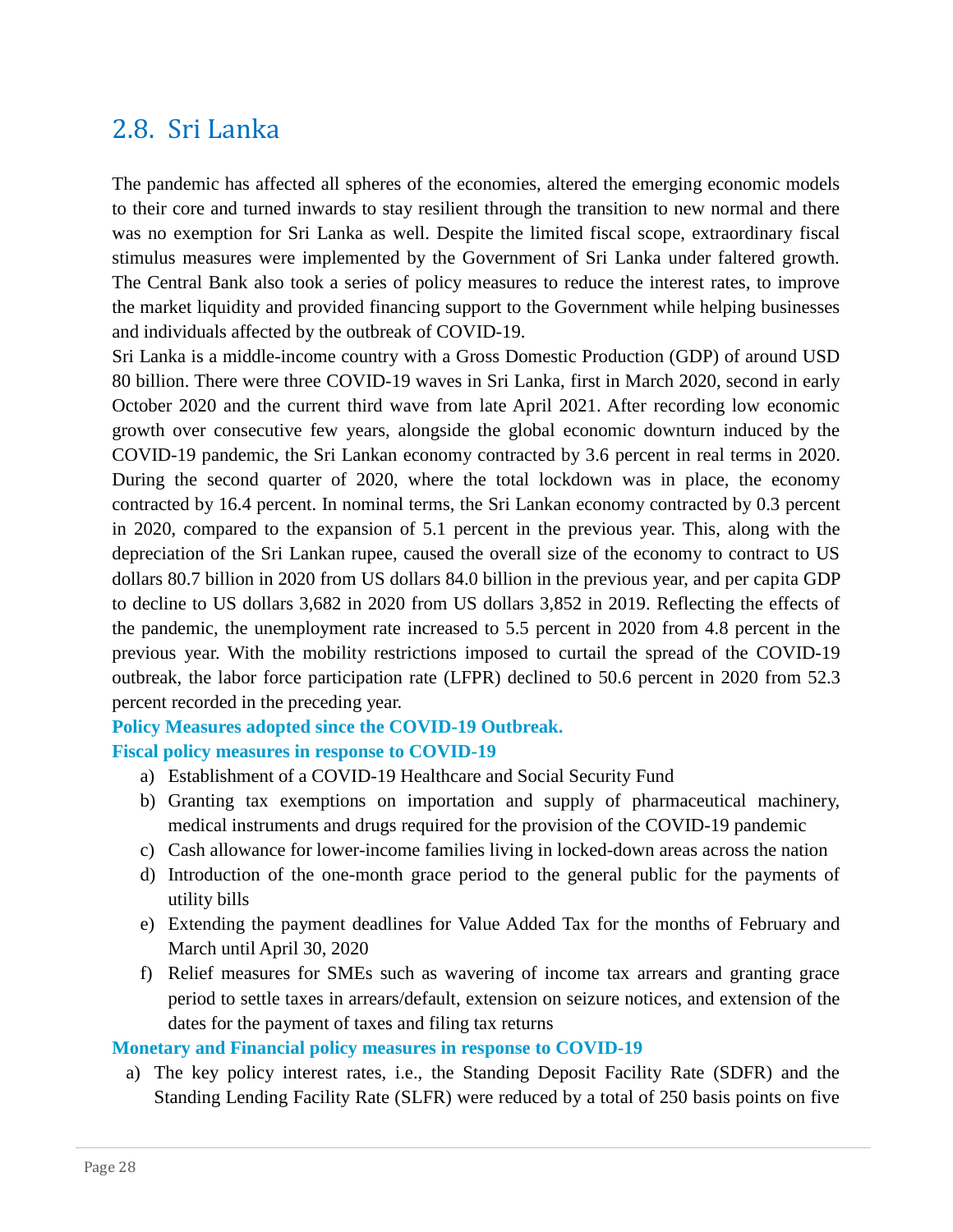occasions to their historically lowest levels of 4.50 percent and 5.50 percent, respectively, during 2020, with a view to enhancing credit flows by lowering real interest rates.

- b) SRR applicable on rupee deposit liabilities of licensed commercial banks (LCBs) was also reduced on two occasions by a total of 3 percentage points to 2.00 percent during 2020, thereby increasing liquidity in the domestic money market. Reduction of SRR directly injected around Rs. 180 billion liquidity to the market immediately reducing the cost of funds of banks further, thereby inducing private sector borrowing.
- c) To signal the availability of emergency funding for the financial sector at an affordable cost, the Central Bank reduced the Bank Rate by a total of 650 basis points to 8.50 percent during 2020 while allowing it to be determined automatically with a margin of 300 basis points above the SLFR.
- d) The Central Bank provided urgent financial assistance to the Government to support businesses and individuals affected by the pandemic by purchasing Treasury bills from the primary market, more than Rs. 800 billion, on a gross basis, since the outbreak of the pandemic, which helped reduce yields on government securities by around 2-3 percentage points.
- e) Total funds provided by the Central Bank under refinance schemes including debt moratorium and a working capital loan for eligible customers amounted to around Rs. 180 billion, at a concessional rate of 4 percent, thereby providing direct relief to businesses, particularly to Micro, Small and Medium-scale Enterprises (MSMEs), to continue operating through times of great difficulty.

**Impact of COVID-19 related emergency policy measures on the Sri Lankan economy**

Series of unprecedented policy regulatory and operational measures, which were implemented by the Central Bank, yielded the desired results on most of the fronts. Although the Sri Lankan economy contracted during 2020, the economy rebounded during the second half of 2020, registering a real growth of 1.3 percent, year-on-year, in spite of the disruptions caused during October-November with the second wave of the pandemic.

All the average weighted lending rates which hovered above 13 percent in 2019 are now below 10 percent levels, while all average weighted deposit rates are hovering around 5 percent levels. Credit extended to the private sector, which was significantly affected by the onset of the pandemic, recorded a gradual expansion since August 2020 supported by accommodative monetary conditions. Credit to the private sector increased by Rs. 374.1 billion during 2020, recording a growth of 6.5 percent, year-on-year, by the end of 2020.

Monetary policy easing measures taken by the Central Bank led to a noteworthy expansion of money supply during 2020 and early 2021. The combined gross infusion of liquidity from the policy rate reduction, SRR reduction and lending to the Government alone exceeded Rs. 1.0 trillion during 2020. Broad money  $(M_{2b})$  growth accelerated in 2020 due to the expansion in NDA of the banking system, driven mainly by the credit extended to the public sector, while NFA of the banking system contracted during the year. Reflecting the impact of the monetary easing measures, the growth of  $M_{2b}$  accelerated notably to 23.4 percent, year-on-year, by the end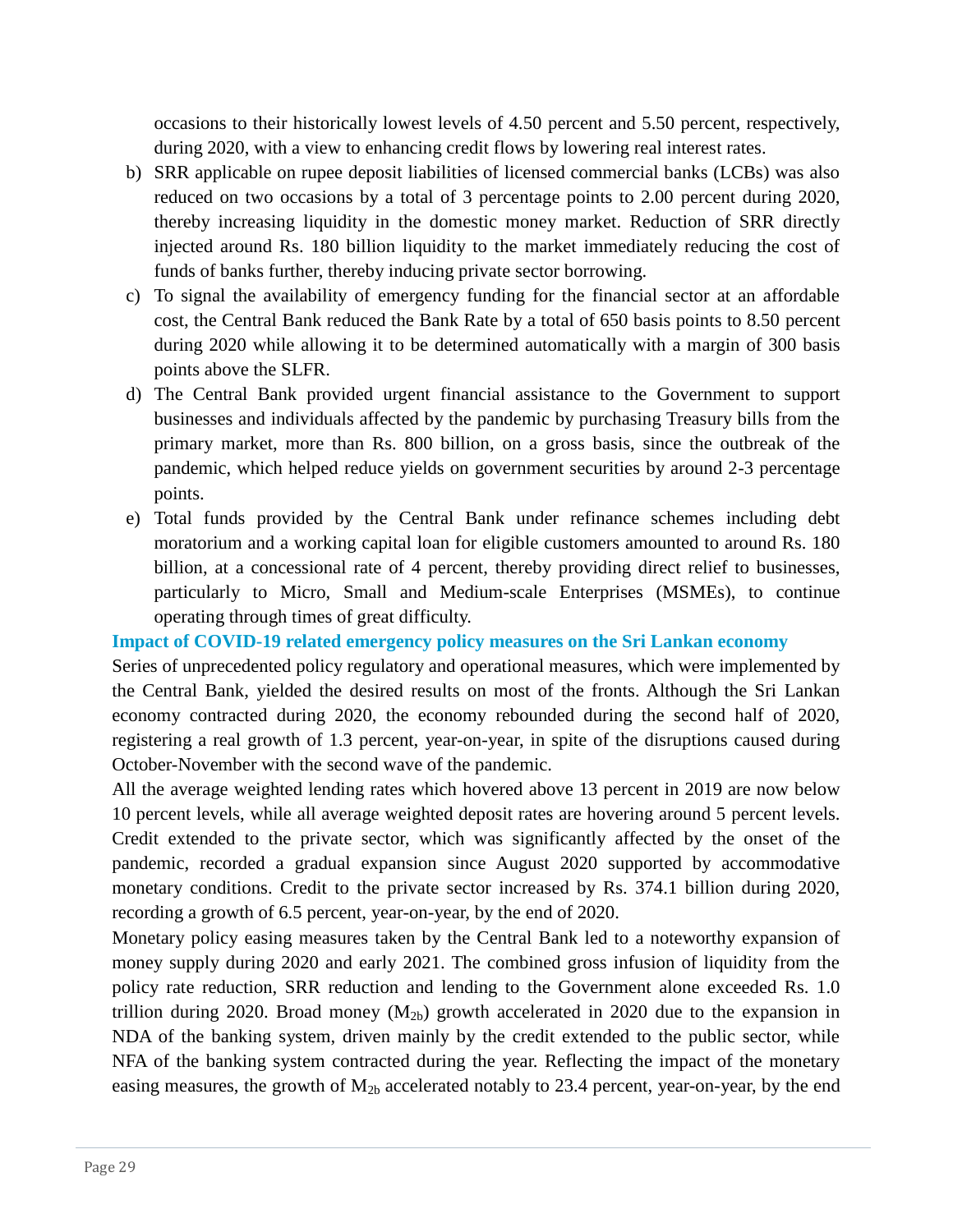of 2020, compared to the growth of 7.0 percent, year-on-year, at the end of 2019. The absolute increase in broad money amounted to around Rs. 1.8 trillion during 2020 as opposed to Rs. 495 billion in 2019 and the annual average expansion of Rs. 854 billion during 2016-2018.

Amidst limited access to foreign financing and the decline in government revenue, net credit to the government (NCG) by the banking system increased substantially by Rs. 1,752.1 billion during 2020. Credit extended to State-Owned Business Enterprises (SOBEs) by the banking system also increased by Rs. 184.2 billion, reflecting the weak financial position of most SOBEs, aggravated by the pandemic. Credit extended to the private sector, which was significantly affected by the onset of the pandemic, recorded a gradual expansion since August 2020 supported by accommodative monetary conditions. Credit to the private sector increased by Rs. 374.1 billion during 2020, recording a growth of 6.5 percent, year-on-year, by the end of 2020.

Targeted credit programs for small and medium scale enterprises (SMEs) ensured that such entities could survive under challenging circumstances while contributing towards the domestic production economy, thereby fast-tracking the economic recovery. The enhanced supply of money also assured that payments systems were unaffected while limiting the impact of the pandemic on stakeholders. The prevailing low inflation environment provided the Central Bank with the space required to support the broader economic recovery efforts.

From the external front, Sri Lanka's external sector exhibited somewhat resilience amidst unprecedented uncertainties during the COVID-19 pandemic, supported by the measures taken by the Government and the Central Bank. Merchandise exports, which declined significantly during the second quarter of 2020, recovered faster than expected, reaching pre-pandemic levels by the end of the year. Merchandise imports declined significantly in 2020, mainly reflecting the impact of policy measures to restrict non-essential imports and relatively low international petroleum prices during the year.

Nevertheless, the fiscal challenges offered by the pandemic are yet to be predicted, particularly in terms of revival of the economy, as it is apparent that Sri Lanka is left with compounded revenue slippages and a rise in recurrent expenditure. Taking into account of prevailing narrow fiscal space that Sri Lanka has been experiencing so far, as represented by high budget deficits and public debt ratios, the continuance of this fiscal stimulus package could be very challenging. The pandemic-driven fiscal stimuli in terms of debt-financed government spending and tax cuts are likely to widen the budget deficit and substantially drive up the government debt amidst the dwindled revenue mobilization beside the subdued economic activities. Further, debt distress may exacerbate with low growth and higher borrowing costs.

The stability of Sri Lanka's financial system was preserved amidst uncertainties and challenges posed by the COVID-19 pandemic. The banking sector exhibited moderate growth despite risks emerging from the challenging economic environment due to the effects of the pandemic. The deterioration in credit quality and the moderation of foreign exchange inflows due to the pandemic remained the major macro-prudential concerns on banking sector operations.

The help provided via fiscal and monetary stimuli has been vital for the recovery of the economy; if not, the economic downturn would have been large. However, such fiscal and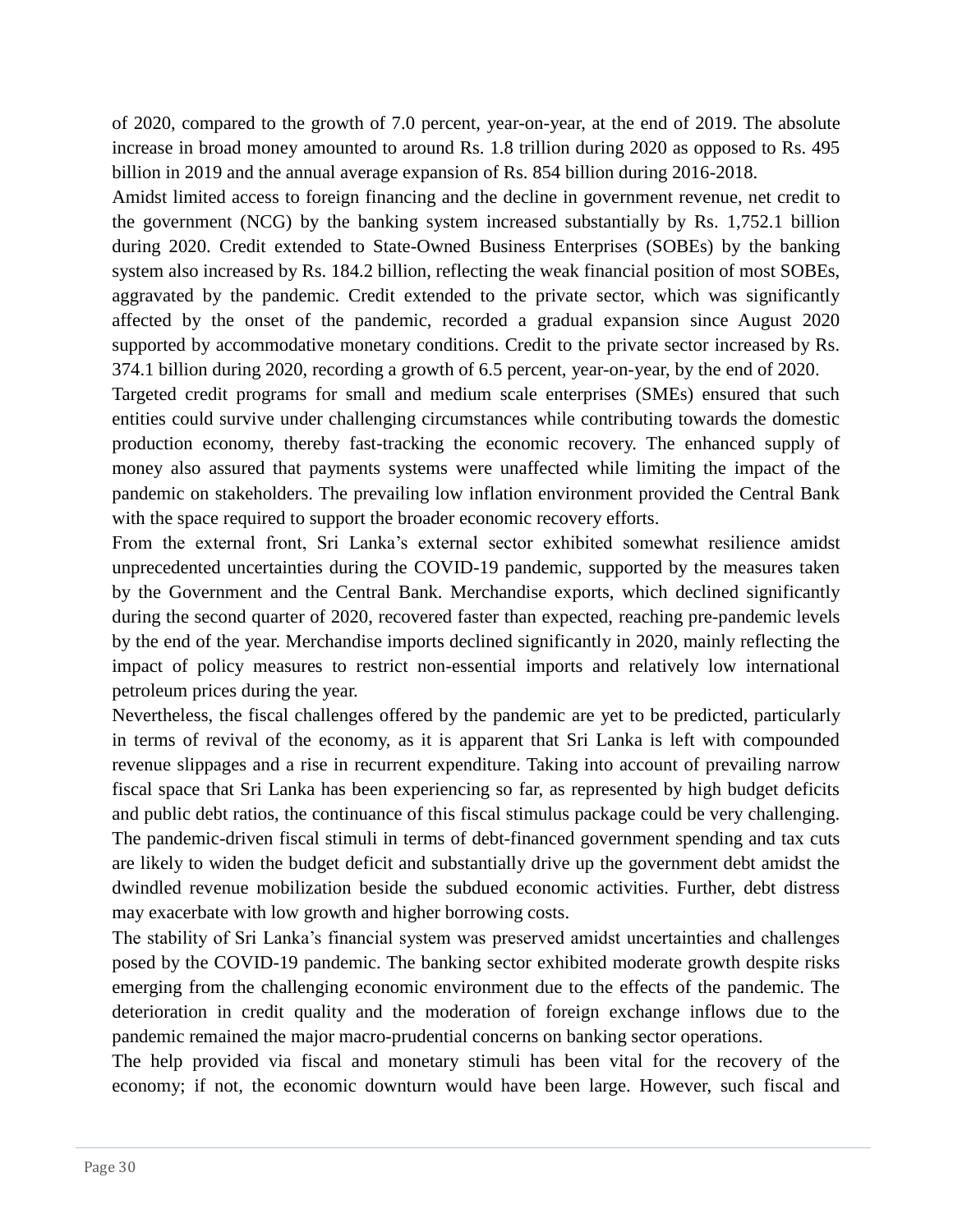monetary expansion beyond desired levels could increase aggregate demand, thus destabilizing inflation expectations and generating high and undesired inflation over the medium term. Due to the neutrality of money in the long term, continued monetary expansion will not affect real economic activity in the long run but will affect nominal variables such as prices and wages, leading to undesirable outcomes. Once aggregate demand conditions normalize, it necessitates the proactive intervention by the Central Bank, including the timely rollback of monetary stimuli, to prevent inflation from accelerating beyond levels desired over the medium term.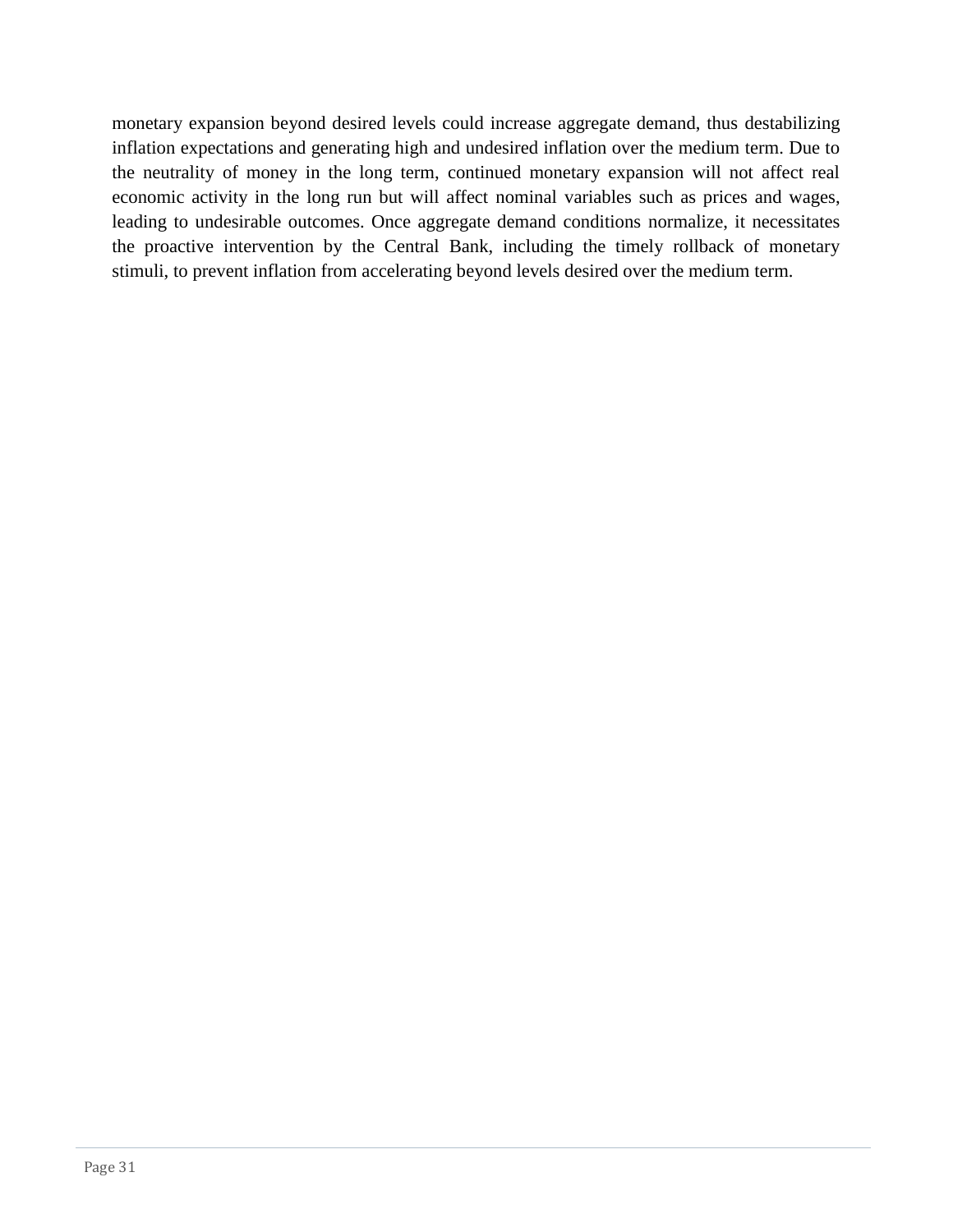# <span id="page-34-0"></span>3. Conclusion

The COVID-19 pandemic has already had immense, diverse effects around the world. The consequences of the COVID-19 pandemic are far-reaching on the economy. This pandemic is affecting the economy not only by spreading the virus but also by affording to cope with it. This paper analyzes the policy responses by the central banks and the impact of COVID-19 among the countries in the SAARC region. There are many challenges before the SAARC nations implement those policies in their respective countries. The ongoing COVID-19 pandemic has been increasing the global crisis that continuously forces to pursue and implement effective policies to combat the COVID-19. Policymakers of these regions identified several strategic policies and priorities in order to address the challenges and hindrances and integrate the sustainable development goals achievement in South Asia.